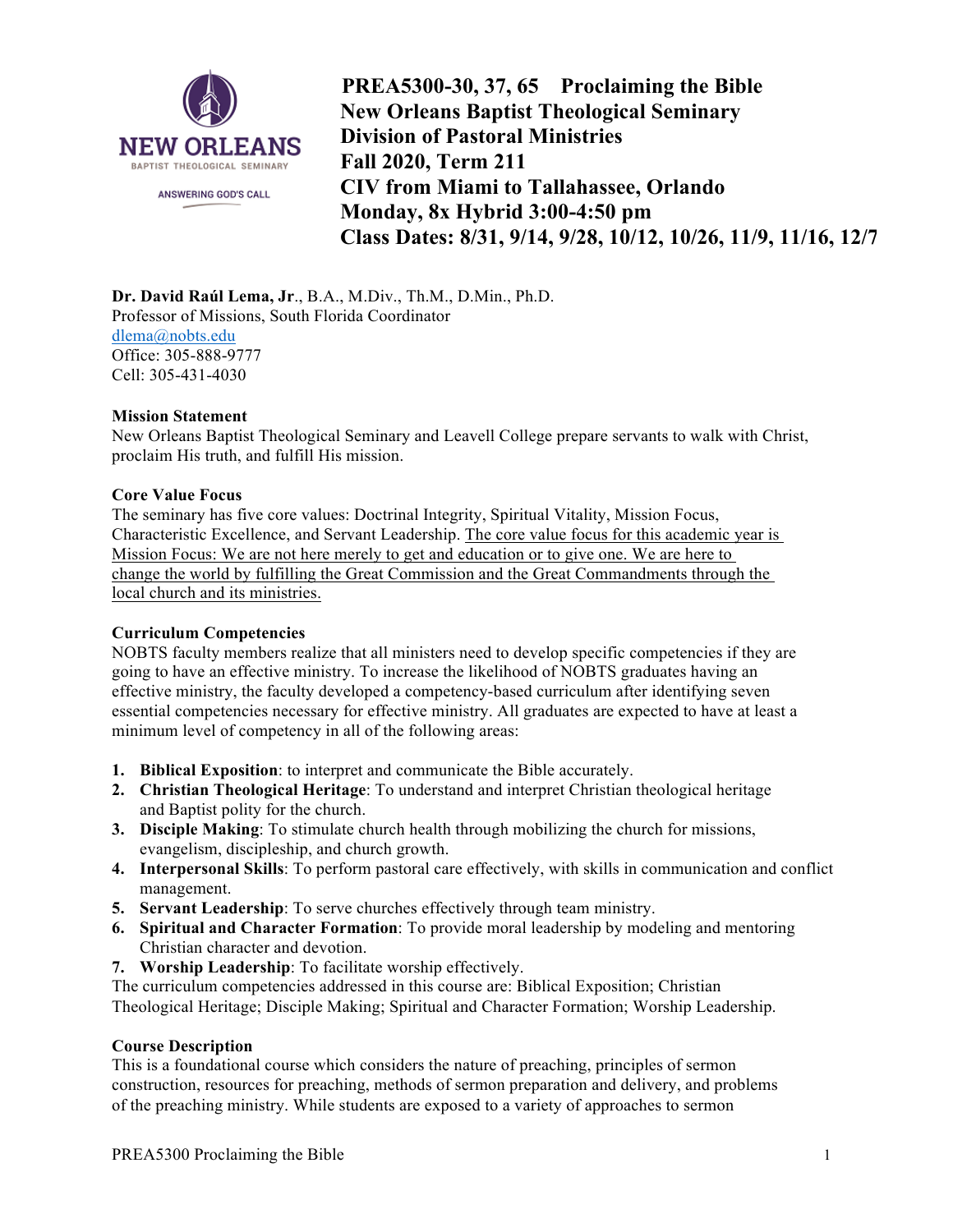development, primary emphasis is given to the expositional process which undergirds the preaching event.

## **Student Learning Outcomes**

Christian proclamation of the Bible has played a vital role in the spread of the Gospel and Christianity. While all Christians are to carry out the Great Commission as witnesses of Christ, not all are called to preach or are involved in a preaching ministry. However, this course can benefit all who communicate the Word of God (such as through preaching, teaching, writing, or witnessing) and those who listen to preaching. Therefore, the following learning outcomes will apply to all students in this course.

By the end of the course, students who satisfactorily fulfill the course requirements should:

- **1.** Be able to apply their knowledge and comprehension of course content to communicating the Bible accurately and effectively through the scope of a preaching ministry including:
	- a. Concepts of preaching, principles of sermon preparation and organization, resources for sermon development, and critical issues encountered in a preaching ministry.
	- b. Concepts of pulpit communication, principles of sermon delivery, resources for sermon delivery, media technology and preaching, and problems of sermon communication.
- **2**. Value the following:
	- a. The role of the Holy Spirit in sermon planning, development, and delivery.
	- b. The personal spiritual preparation of the preacher.
	- c. The disciplines of sermon planning and development.
	- d. The expositional process in the preaching event.
- **3**. Be able to accomplish the following tasks:
	- a. Use the expositional process.
	- b. Prepare an expository sermon.

# **Course Teaching Methodology**

- 1. Lectures, Power Point presentations, electronically published materials, and the course textbooks will present the principles and methods of preaching.
- 2. Assigned readings will summarize principles, perspectives.
- 3. Audios, videos, and web streaming will demonstrate examples.
- 4. Writing assignments will facilitate experiential learning of the course content and objectives.
- 5. Class and small-group discussions will stimulate personal insights.
- 6. Reading quizzes and exams also will be used.
- 7. Conferences with the instructors are invited, in order to promote learning and application of course principles and concepts, and may be accomplished via telephone, e-mail, or office visits.

## **Embedded Assignment** (completed by all students for all the sections of this course)

EXPOSITORY SERMON PROJECTS (ESP): These assignments are to be typed and double-spaced, using Times New Roman 12-pitch font, and cite appropriate original sources using the parenthetical option per current Turabian format. Include your name, e-mail address, and title of the assignment in the upper-right hand corner of the assignment. See descriptions and examples on course Blackboard. Each assignment will be submitted on the course Blackboard, under "Assignments." Coherence, clarity, relevance, form, accuracy, freshness of expression will be included as a part of the evaluation of these assignments.

# *Please complete the assignment according to the syllabus and attached rubric.*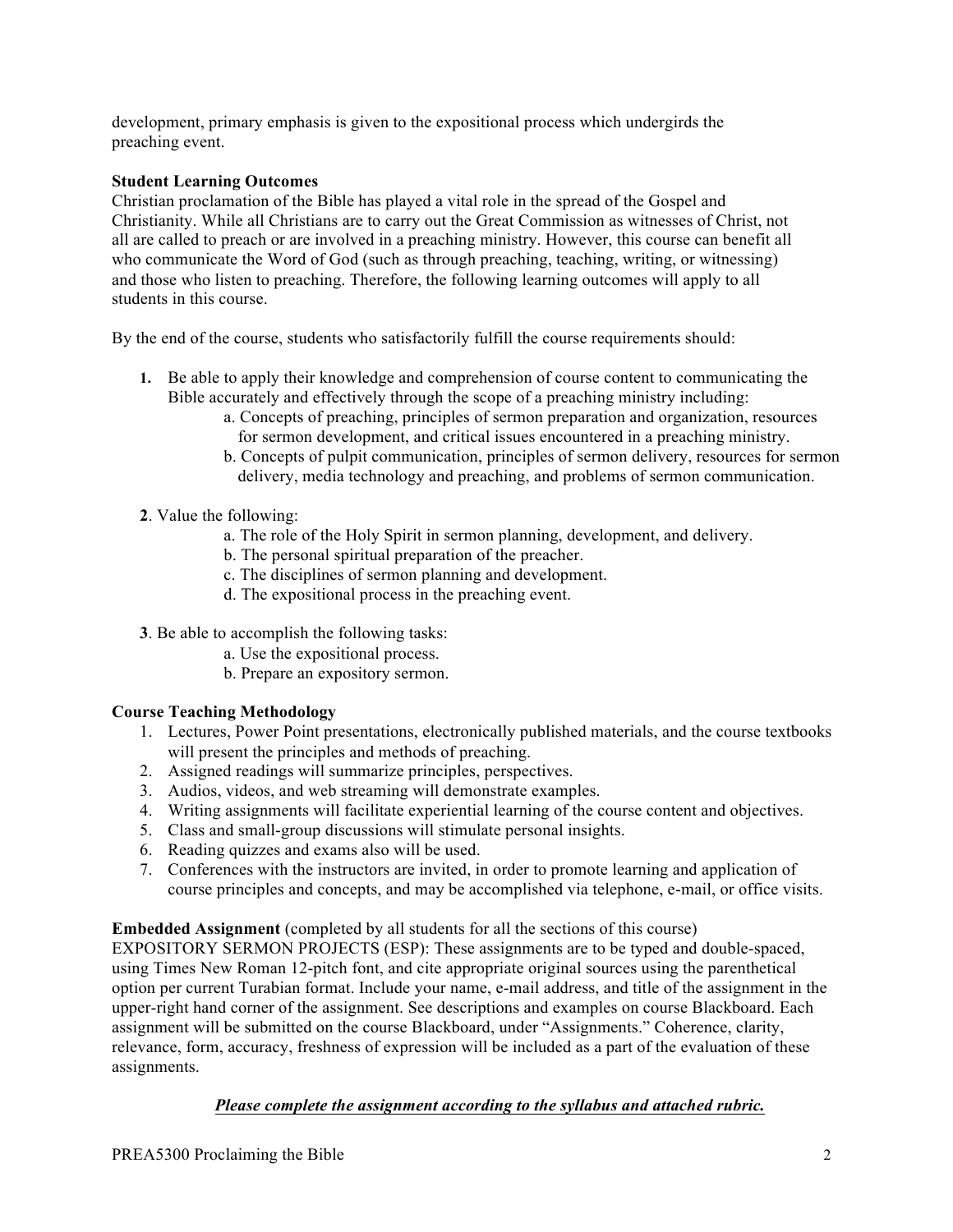## **Textbooks**:

- Akin, Daniel L., David L. Allen, and Ned Mathews, eds. *Text-Driven Preaching: God's Word at the Heart of Every Sermon.* Nashville: B&H Publishing, 2010.
- Vines, Jerry, and Jim Shaddix. *Power in the Pulpit: How to Prepare and Deliver Expository Sermons*. Revised ed. Chicago: Moody Press, 2017.

## **Course Requirements**

Students are required to do the following assignments:

1. **Class Participation:** As a course that meets once a week, the course will have fourteen classroom sessions of lecture, presentations, discussion, and group work. The student is to be in attendance at the required number of times identified by the student handbook. The student's participation will be evaluated on his or her, attendance, readiness to participate in any class discussions, and meaningful contribution to the class sessions.

2. **Assigned Readings and Quizzes:** Student is responsible for all assigned readings and course material indicated by the course schedule. **Reading quizzes** will be released on Tuesday of the week of the corresponding Unit and must be taken by following Monday by midnight (Central Time). All reading quizzes are closed book. No make-up quizzes will be offered.

3. **EXPOSITORY PREACHING PROJECT (ESP)**: These assignments are to be typed and double-spaced, using Times New Roman 12-pitch font, and cite appropriate original sources using the parenthetical option per current Turabian format. Include your name, e-mail address, and title of the assignment on the front title page of the assignment. See descriptions and examples on course Blackboard. Each assignment will be submitted on the course Blackboard, under "Assignments." Coherence, clarity, relevance, form, accuracy, freshness of expression will be included as a part of the evaluation of these assignments.

*This assignment is an embedded assignment that will be completed by all students for all the sections of this course. The rubric for grading this assignment is attached to the syllabus. Please complete the assignment according to the syllabus and attached rubric.*

## **Write an analysis Paper on Colossians 1: 24-29. DUE: October 12**

- **a.** Begin with a section titled "Personal Observations of the Passage".
	- **i.** This will include an initial personal paraphrase of the passage based on reading the passage **OUT LOUD** in **5 TRANSLATIONS**.
	- **ii.** The apparent central idea of the text (CIT or ETS) and unifying theme will be stated.
	- **iii.** The apparent emphases of the passage will be listed. These will include initial observations about the passage gleaned from reading the **ENTIRE BOOK** out loud from at least 5 translations.
	- **iv.** List initial questions you have about the meaning and nature of the passage.
- **b.** The second section will reflect a "Critical Study of the Passage" (consult at least 4 critical background commentaries).
	- **i.** "Background of the Book and Passage" should include:
		- **1.** background study of the book, discussing options for authorship, date, place, historical/cultural context, recipients, genre, purpose, theological framework, relation of passage to context, etc.;
		- **2.** evidence (primary and secondary) for each major option; and your personal conclusions and evidentiary basis for each.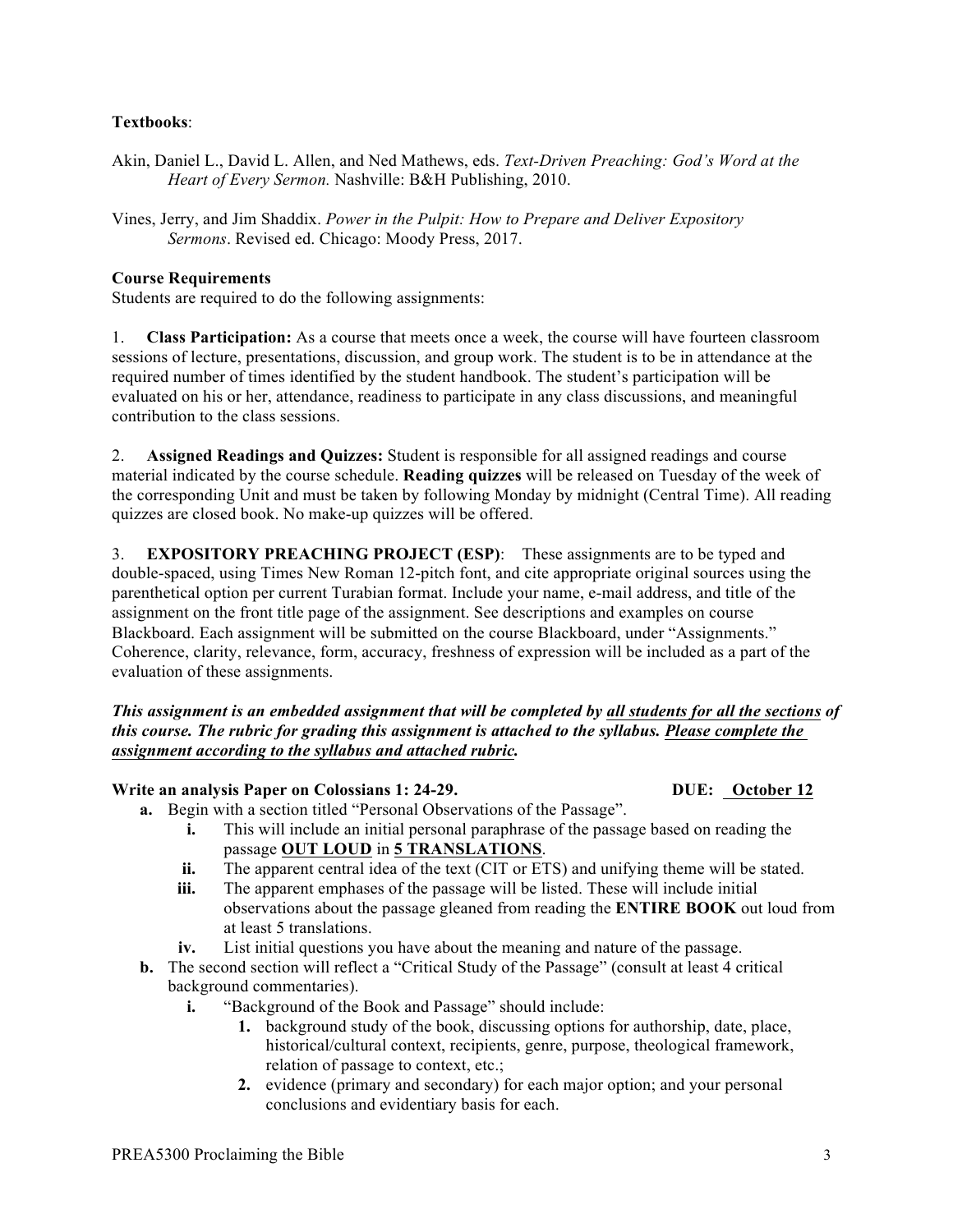- ii. Develop a single-page, personally developed, factual outline of the book (three levels deep), tied directly to the text itself, reflecting the literal context of the text, and indicating the chapter and verses.
- **iii.** In the third part, titled "Exegesis and Exposition of the Passage":
	- **1.** conduct an exegesis of Colossians 1:24-29 (se *Power in the Pulpit* 139–79); examine each individual verse, clause, phrase, or legitimate group of verses;
	- **2.** develop an exegetical outline of the periscope that includes the text being examined – interpretive in nature, based upon syntactical analysis, reflecting the significance of ideas in context, and demonstrating a direct relationship to factual outline and author's intended purpose; consult necessary language (grammar and syntax) tools.
- **c.** In the third section, titled "Resulting Interpretation of the Passage":
	- **i.** Propose an improved paraphrase of the passage based upon your exegetical and critical analysis.
	- **ii.** Propose a more accurate central idea of the text (CIT/ETS) and unifying theme of the passage.
	- **iii.** List the major emphases of the passage based upon the critical study.
	- **iv.** Provide the answers to the initial questions raised about the passage.
	- **v.** List the hermeneutical principles necessary to a proper interpretation and application of the passage, with specific examples from the text itself.
	- **vi.** Provide "message implications", listing implications of the entire book for sermonic themes and possible applications, comparing devotional and pastoral commentaries (see *Power in the Pulpit,* 174–79).
- **d.** Include a "Selected Bibliography" for a critical study of Colossians, including at least 4 critical commentaries, 3 homiletical commentaries, one devotional commentary, one Testament survey, one Bible dictionary, one systematic theology book, one on-line source, one Bible encyclopedia, and 3 word study/language tools.
- **e.** Deductive Sermon Brief: Write an expanded deductive sermon brief from Col 1:24-29. In addition to formal and functional elements, write out your introduction, summation, and invitation word-for-word exactly how you would say them. Include a bibliography.

**NOTE: The first draft of the "Background of the Book and Passage" section of this ESP (section II, part 1 described above in paragraph b, subsection i) will be submitted to the NOBTS Writing Center two weeks prior to the final due date of the assignment.** Information about the Writing Center and the process for submitting papers can be found at http://www.nobts.edu/writing. The Writing Center staff will review the paper and work with the student as necessary to improve it before the final paper is submitted.

**4. A Mid-Term Exam** will cover all of the material covered in the learning units, classroom discussion, and the textbook readings covered by that week. **DUE: October 26**

**5. Sermon Briefs**: Choose two passages from two different chapters of the book of Colossian, other than chapter one, and develop a sermon brief for each passage; write out your introduction and conclusion verbatim. Include a structural analysis and exegetical outline for each sermon brief. **DUE: November 9**

**6. Sermon Manuscript:** Develop a one-page inductive sermon brief on any narrative episode from **Joshua 2-9, 14, 20, 22-24**. (Note: **all major points or scenes of the sermon must be tied directly to Scripture** and show the Scripture reference associated with each main point on the sermon brief). In addition, compose an SERMON MANUSCRIPT for your sermon brief from the Joshua narrative text. Write out word-for-word exactly how you expect to preach the message. Include a bibliography.

**DUE: December 7**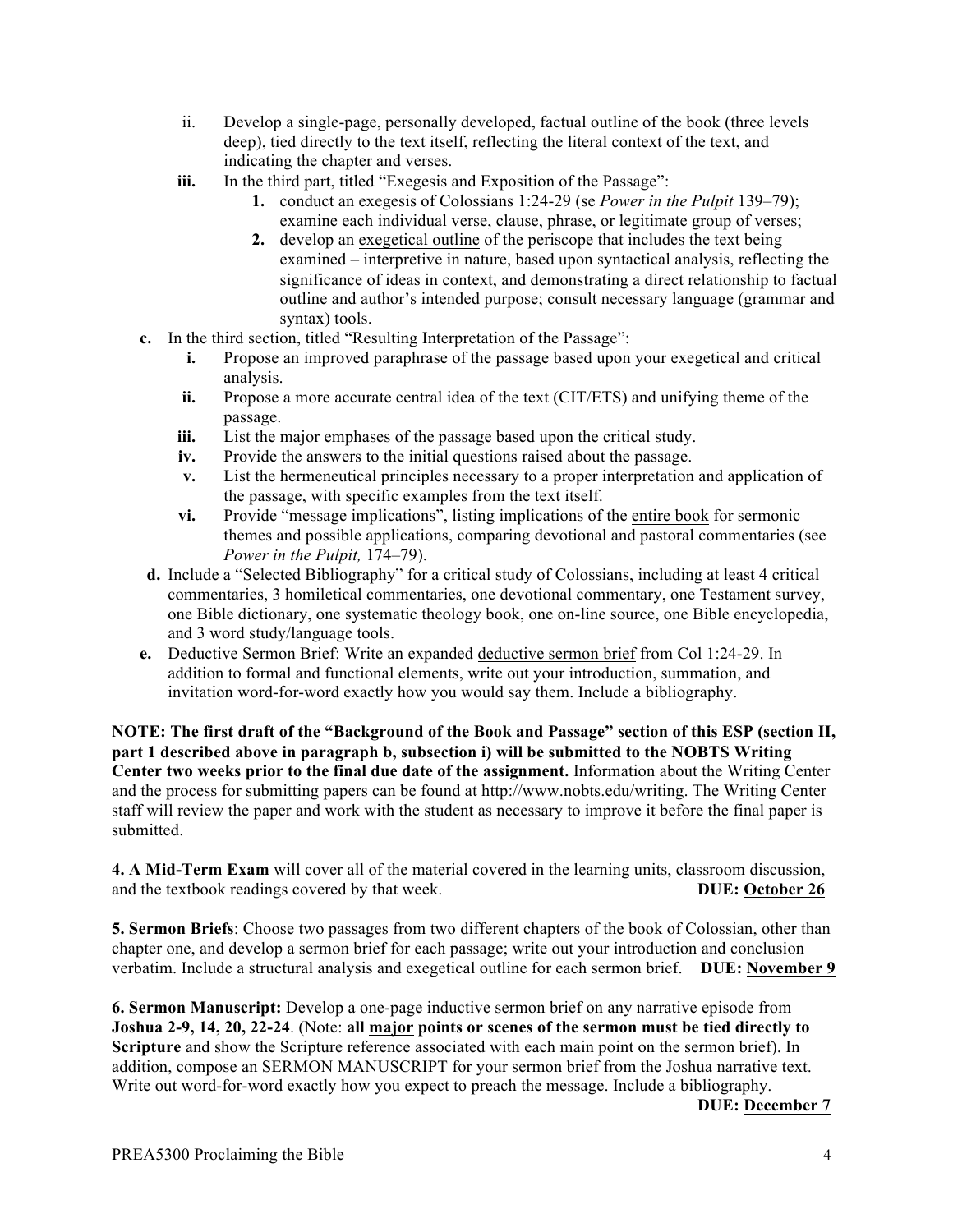**7. Final Exam**: will be cumulative in nature—student is responsible for all class material and reading throughout the semester. **DUE: December 14**

**NOTE:** Each assignment will be submitted on the course Blackboard, under "Assignments." Coherence, clarity, relevance, form, accuracy, freshness of expression will be included as a part of the evaluation of these assignments. Assignments are due to be submitted on the date specified in this syllabus. Those assignments submitted past the date due will incur a late penalty of ten points, which will be deducted from the assignment grade. **Assignments will not be accepted more than one week past the date due without permission.**

### **Course Evaluation**

All student-learning outcomes will be evaluated through the grading of the course assignments and examination. Student participation and behavior in class and small-group discussions will also be factors in evaluation and grading. The student's final grade will be determined as follows:

| •Class Participation           | 10%  |
|--------------------------------|------|
| •Reading Quizzes               | 10%  |
| • Expository Preaching Project | 25%  |
| •Sermon Briefs                 | 10%  |
| •Sermon Manuscript             | 25%  |
| $\cdot$ Exams                  | 20%  |
|                                | 100% |

## **Grading Scale**

The following grading scale is used at NOBTS (see the Graduate Catalog, available online)

**A: 93-100 B: 85-92 C: 77-84 D: 70-76 F: Below 70**

## **Course Schedule and Assignments**

## **Textbook Reading**

**[V& S]** Vines, Jerry, and Jim Shaddix. *Power in the Pulpit: How to Prepare and Deliver Expository Sermons*.

## **[A, A &M]** Akin, Daniel L., David L. Allen, and Ned Mathews, eds. *Text-Driven Preaching: God's Word at the Heart of Every Sermon.*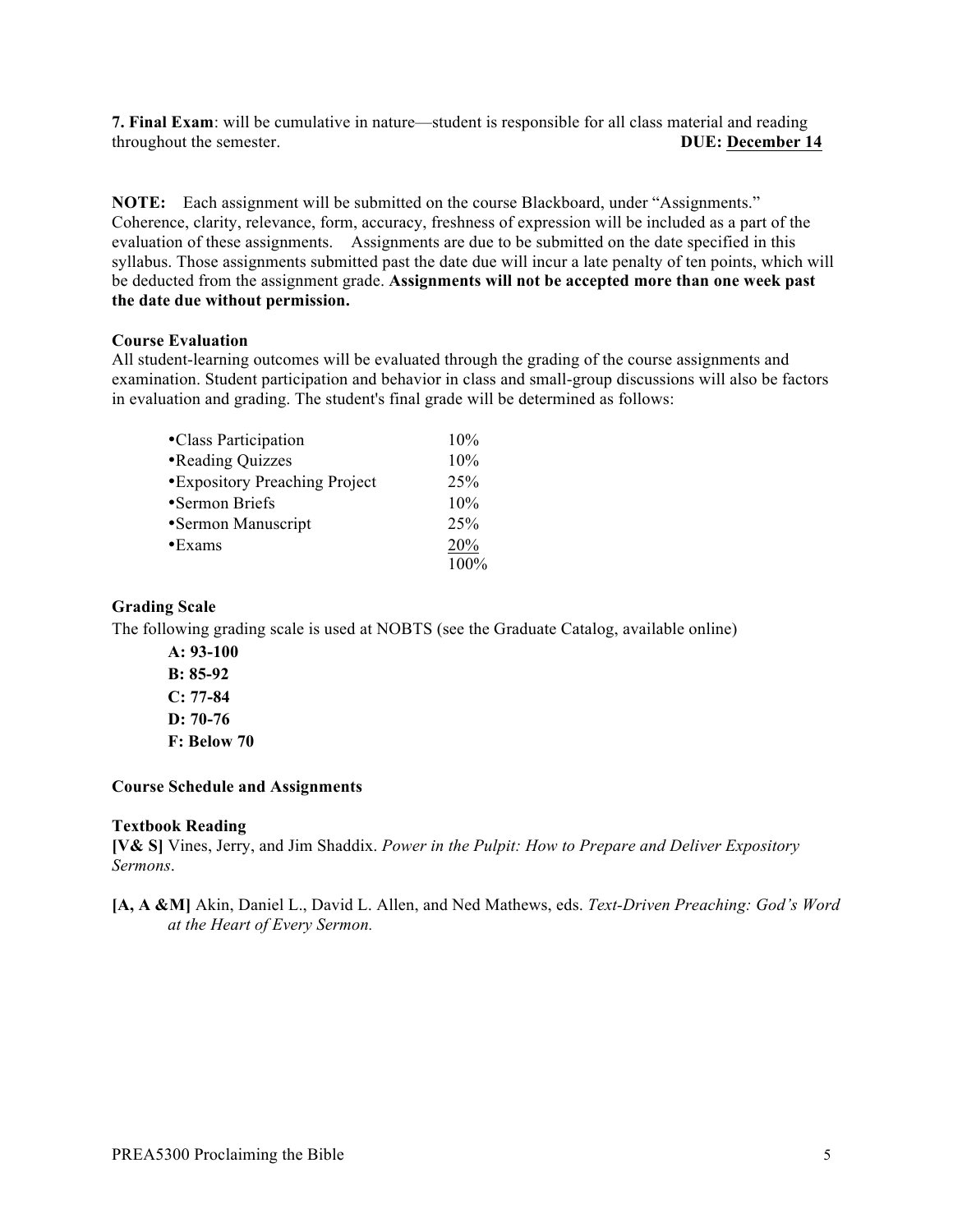| <b>Dates</b>       | <b>Topics for Discussion</b>                                                 | <b>Textbook Readings</b>                            | <b>Assignments Due</b>                                                                  |
|--------------------|------------------------------------------------------------------------------|-----------------------------------------------------|-----------------------------------------------------------------------------------------|
| 8/31 Class         | Introduction to the Course<br>Syllabus Overview                              | [V& S] pp. 17-19                                    |                                                                                         |
|                    |                                                                              | $[A, A & M]$ pp. 1-8                                |                                                                                         |
| $9/8 - 9/12$       | Nature of Preaching: Biblically                                              | [V& S] pp. 23-93                                    |                                                                                         |
| 9/14 Class         | Nature of Preaching: Historically                                            | $[A, A \& M]$ pp. 11-54                             |                                                                                         |
| $9/21 - 9/26$      | Preparation for Preaching                                                    | [ $V & S$ ] pp. 95-135                              |                                                                                         |
|                    |                                                                              | $[A, A & M]$ pp. 55-98                              |                                                                                         |
| 9/28 Class         | Process of Expository Preaching:<br>Selecting and Analyzing a Text           | $[A, A & M]$ pp. 101-161                            | Due: "Background of the Book<br>and Passage" section of ESP to<br><b>Writing Center</b> |
| $10/5 - 10/10$     | Process of Expository Preaching:<br>Selecting and Analyzing a Text           | $[A, A & M]$ pp. 163-218                            |                                                                                         |
| <b>10/12 Class</b> | Process of Expository Preaching:<br>Sermon Study                             | [V& S] pp. 139-179                                  | Due: ESP                                                                                |
| $10/19 - 24$       | <b>Fall Break</b>                                                            |                                                     |                                                                                         |
| <b>10/26 Class</b> | Process of Expository Preaching:<br>Sermon Development                       | [ $V & S$ ] pp. 181-247                             | <b>Mid-Term Exam</b>                                                                    |
| $11/2 - 11/7$      | Process of Expository Preaching:<br><b>Using Preaching Resources</b>         |                                                     |                                                                                         |
| 11/9 Class         | Proclamation of Expository<br>Sermons: Audience Analysis                     | [ $V & S$ ] pp. 251-282<br>$[A, A & M]$ pp. 221-242 | <b>Due: Colossians' 2 Sermon</b><br><b>Briefs</b>                                       |
| <b>11/16 Class</b> | Proclamation of Expository<br>Sermons: Sermon Delivery                       | [ $V & S$ ] pp. 283-311<br>$[A, A & M]$ pp. 243-293 |                                                                                         |
| $11/23 - 11/28$    | <b>Thanksgiving Break</b>                                                    |                                                     |                                                                                         |
| $11/20 - 12/5$     | The Christian Preaching Ministry:<br>Contemporary Problems and<br>Challenges | [V& S] pp. 313-389<br>$[A, A & M]$ pp. 295-301      |                                                                                         |
| 12/7 Class         | Course Conclusion & Review                                                   |                                                     | <b>Sermon Manuscript</b><br>Due:                                                        |
| 12/14              | <b>Final Exam</b>                                                            |                                                     |                                                                                         |

# **Course Schedule**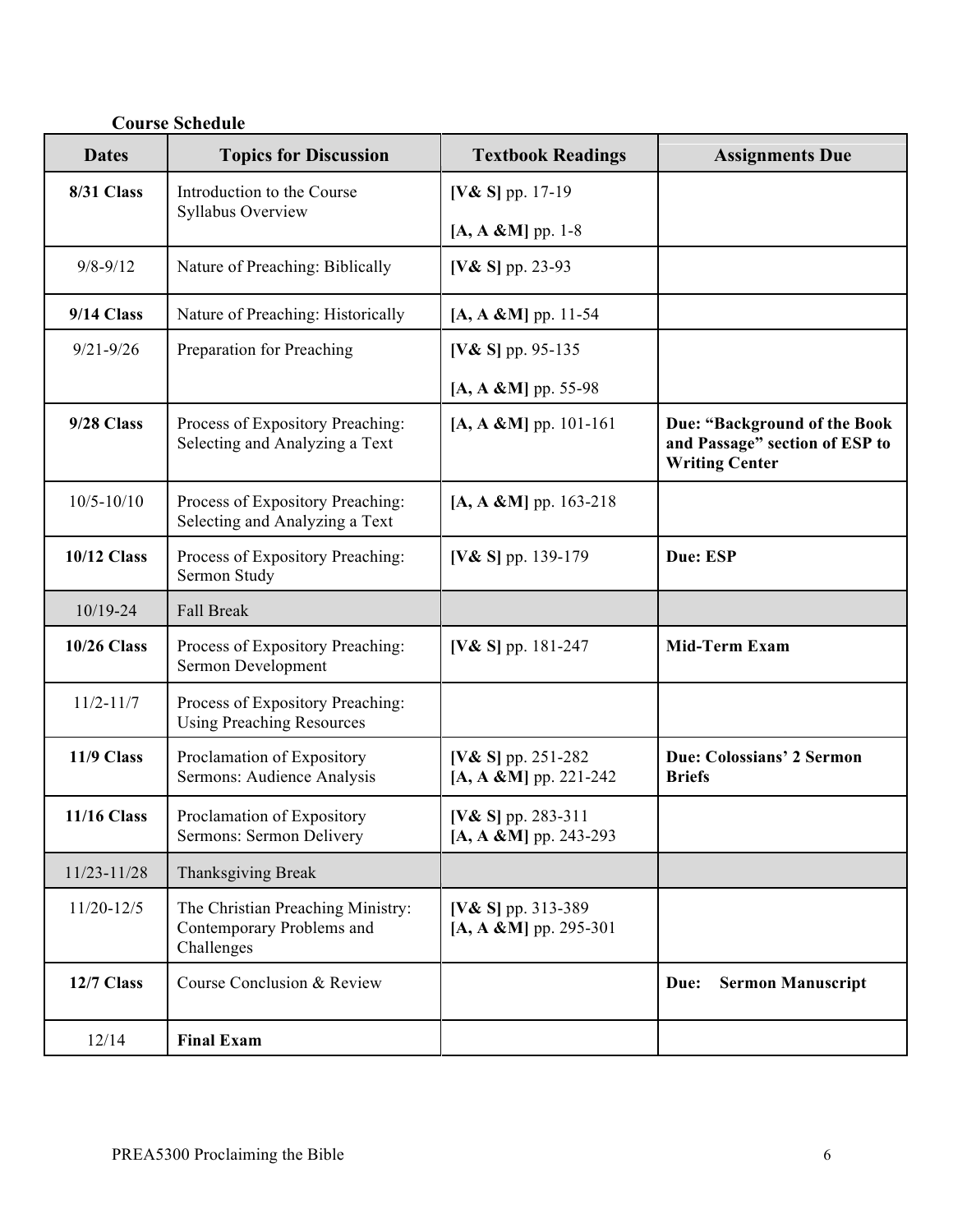### **Additional Course Information**

### **Absences, Make-up Work and Academic Policies**

As stated in the Graduate Catalog, students may miss a maximum of four classroom hours during the semester for an 8x hybrid class. Three late arrivals or early departures to/from class count as one absence. The student will receive an automatic grade of "F" when he/she exceeds four classroom hours absent. Academic policies related to absences, examinations, and other topics can be found in the online *New Orleans Baptist Theological Seminary Graduate Catalog.*

Unless otherwise noted, **assignments are due by Midnight on the Monday** of the specific weeks/units listed. Those assignments turned in past the date and time due will incur an initial late penalty of **ten**  points followed by an additional point each day it is late, which will be deducted from the assignment grade. **Assignments will not be accepted more than one week past the date due** without permission.

### **Policy for Graduating Seniors**

Graduating Seniors are responsible for alerting the professor of your intention to graduate. All of your assignments must be completed by noon (12:00 PM) on the Wednesday prior to commencement exercises.

### **Netiquette**

Netiquette refers to appropriate online behavior in Blackboard or other online discussions. Each student is expected to demonstrate appropriate Christian behavior when working online on Discussion Boards or whenever interaction occurs through web, digital, or other electronic medium. The student is expected to interact with other students in a fashion that will promote learning and respect for the opinions of others in the course. A spirit of Christian charity is expected at all times in the online environment.

### **Withdrawal from the Course**

The administration has set deadlines for withdrawal. These dates and times are published on the academic calendar. Administration procedures must be followed. You are responsible to handle withdrawal requirements. A professor cannot issue a withdrawal. You must complete the proper paperwork to ensure you will not receive a final grade of "F" in the course if you choose not to engage in the online class once you are enrolled.

### **Technical Assistance**

For assistance regarding technology, consult ITC (504-816-8180) or the following websites: 1. Selfserve@nobts.edu - Email for technical questions/support requests with the

Selfserve.nobts.edu site (Access to online registration, financial account, online transcript, etc.)

2. BlackboardHelpDesk@nobts.edu - Email for technical questions/support requests with the

NOBTS Blackboard Learning Management System NOBTS.Blackboard.com.

3. ITCSupport@nobts.edu - Email for general technical questions/support requests.

4. www.NOBTS.edu/itc/- General NOBTS technical help information is provided on this website.

## **Help for Writing Papers at "The Write Stuff"**

NOBTS maintains a Writing Center designed to improve English writing at the graduate level. Students can receive writing guides, tips, and valuable information to help in becoming a better writer.

## **Writing Style Guide**

Writing assignments should follow the NOBTS/Leavell College Manual of Form and Style (revised August 2019). To access this manual on the seminary website, please use the following link: https://www.nobts.edu/\_resources/pdf/writing/StyleGuide.pdf

**Academic Honesty Policy**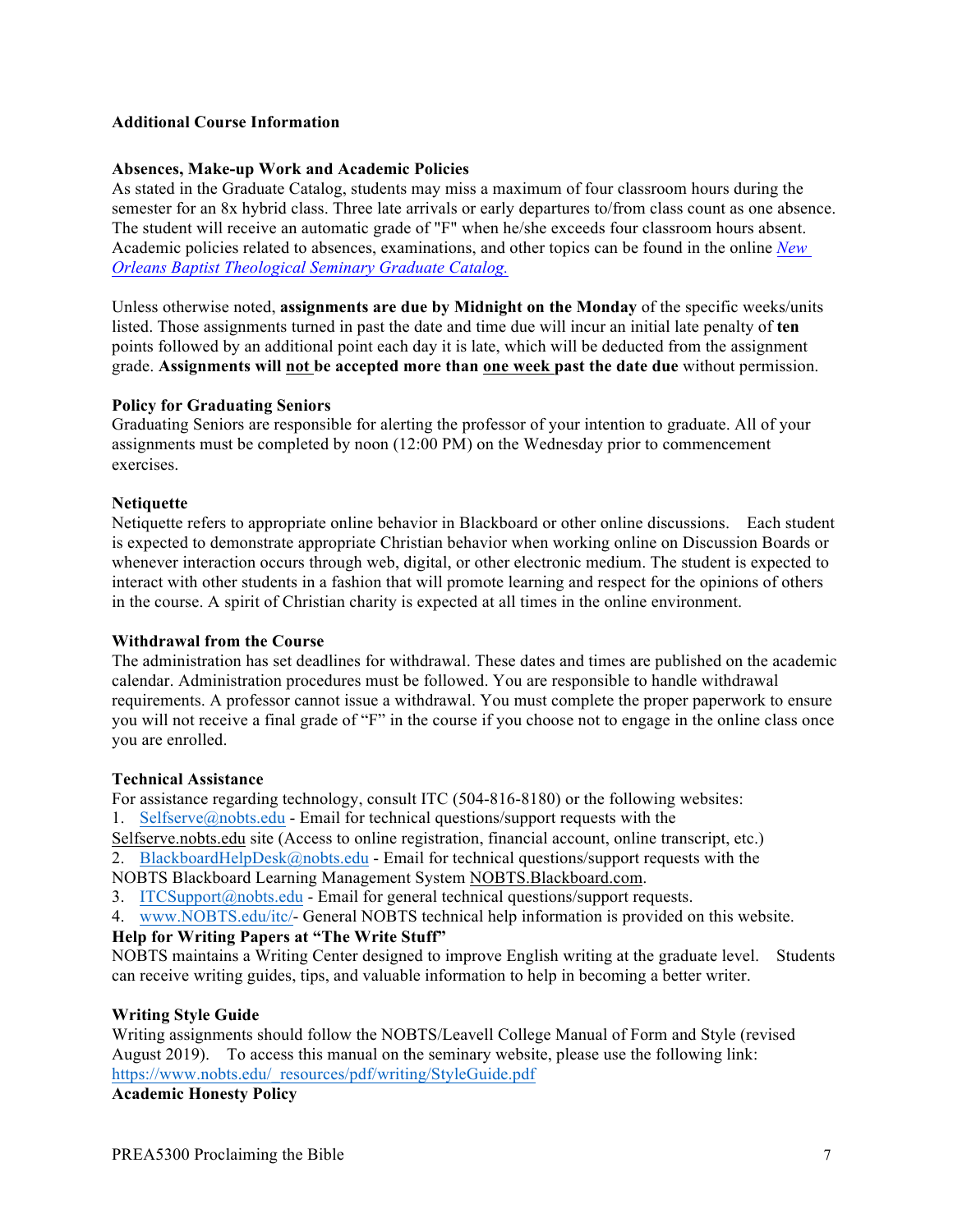All graduate and undergraduate NOBTS students, whether on-campus, internet, or extension center students, are expected to adhere to the highest Christian standard of honesty and integrity when completing academic assignments for all courses in every delivery system format. The Bible provides our standard for academic integrity and honesty. This standard applies whether a student is taking tests, quizzes, exams, writing papers, completing Discussion Boards, or any other course requirement.

### **Plagiarism on Written Assignments**

NOBTS has a no tolerance policy for plagiarism. Plagiarism in certain cases may result in expulsion from the seminary. See the NOBTS Student Handbook for definition, penalties, and policies associated with plagiarism.

**Special Needs:** If you need an accommodation for any type of disability, please set up a time to meet with the professor(s) to discuss any modifications you may need that are able to be provided.

**Emergency Plan:** In the event the NOBTS schedule is impacted due to a natural event, go to the seminary's website for pertinent information. Class will continue as scheduled through the Blackboard site. Please note announcements and assignments on the course's Blackboard site.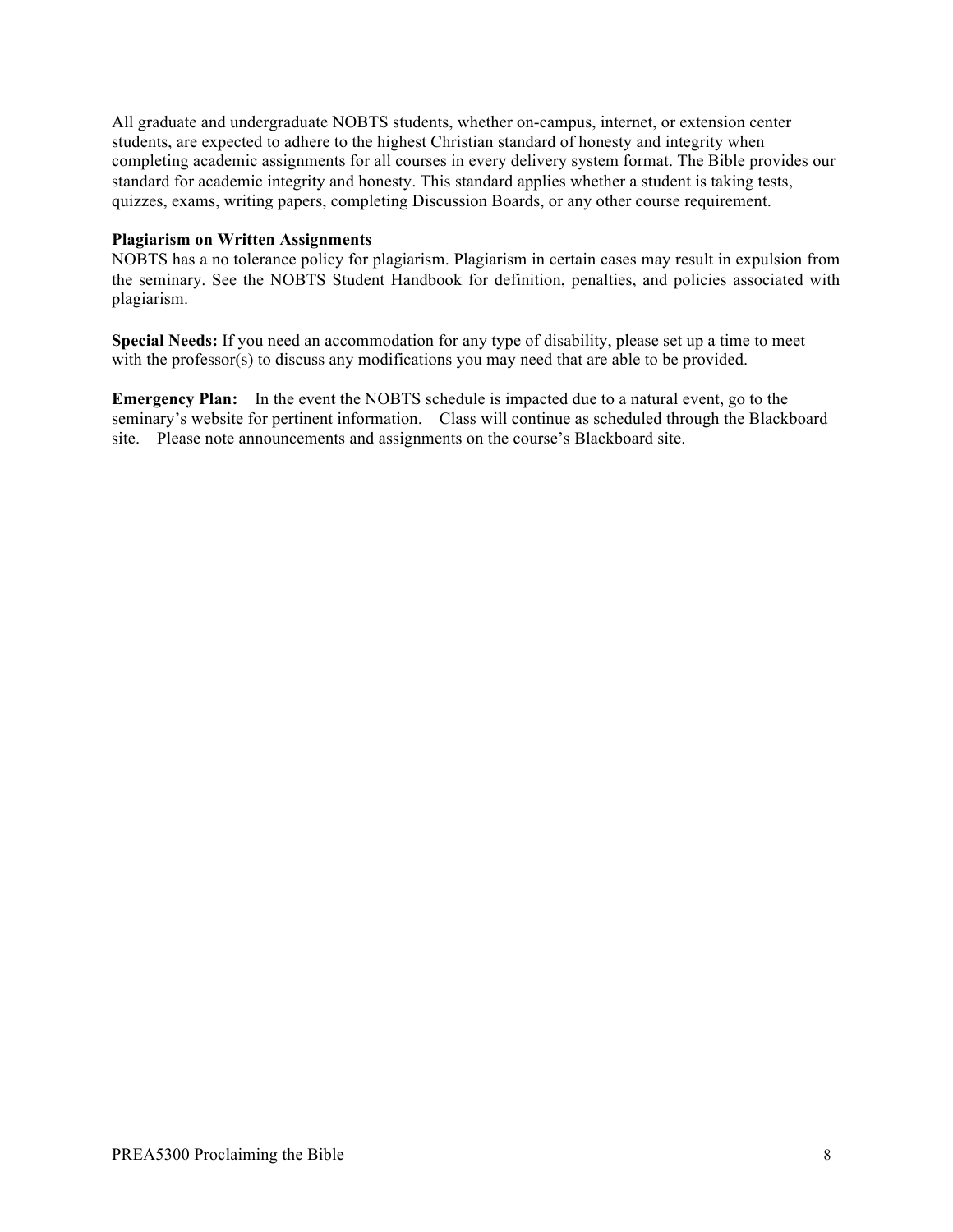#### **Selected Bibliography**

#### Spiritual Formation

Bounds, E. M. *Power Through Prayer*. Grand Rapids: Baker Book House, 1991.

\_\_\_\_\_\_\_\_. *Prayerful and Powerful Pulpits*. Grand Rapids: Baker Book House, 1994.

\_\_\_\_\_\_\_\_. *Preacher and Prayer*. Los Angeles: CreateSpace Independent Publishing Platform, 2012.

Carson, D.A. *A Call to Spiritual Reformation*. Grand Rapids, Baker Book House, 1992.

Piper, John. *Brothers, We Are Not Professionals*. Nashville: Broadman, 2002.

### **Hermeneutics**

- Corley, Bruce, Steve Lemke, and Grant Lovejoy, eds. *Biblical Hermeneutics*. Nashville: Broadman & Holman, 1996.
- Duvall, J. Scott, and J. Daniel Hayes. *Grasping God's Word: A Hands-On Approach to Reading, Interpreting, and Applying the Bible*. 3d ed. Grand Rapids: Zondervan, 2012.
- Fee, Gordon D., and Douglas Stuart. *How to Read the Bible for All Its Worth: A Guide to Understanding the Bible*. Grand Rapids: Zondervan, 1993.
- Greidanus, Sidney. *The Modern Preacher and the Ancient Text: Interpreting and Preaching Biblical Lit*erature. Leicester: Inter-Varsity Press, 1988.

\_\_\_\_\_\_\_\_. *Preaching Christ from the Old Testament: A Contemporary Hermeneutical Method*. Grand Rapids: William B. Eerdmans Publishing Company, 1999.

Larson, Craig Brian, ed. *Interpretation and Application*. Peabody, MA: Hendrickson Publishers, 2012.

Walton, Benjamin H. *Preaching Old Testament Narratives*. Grand Rapids: Kregel, 2016.

- Wright, Christopher J. H*. How to Preach and Teach the Old Testament for All Its Worth*. Grand Rapids: Zondervan, 2016.
- Zuck, Roy B., ed. *Rightly Divided: Readings in Biblical Hermeneutics*. Grand Rapids: Kregel Publications, 1996.

#### History of Preaching

Dodd, C. H. *The Apostolic Preaching and Its Developments*. Reprint. Grand Rapids: Baker, 1980.

Fant, Clyde E., Jr., and William M. Pinson, Jr. *20 Centuries of Great Preaching: An Encyclopedia of Preaching*. Waco: Word Books, 1971.

Holland, DeWitt T. *The Preaching Tradition: A Brief History.* Nashville: Abingdon, 1980.

Larsen, David L. *The Company of Preachers: A History of Biblical Preaching from the Old Testament to the Modern Era*. Grand Rapids: Kregel Publications, 1998.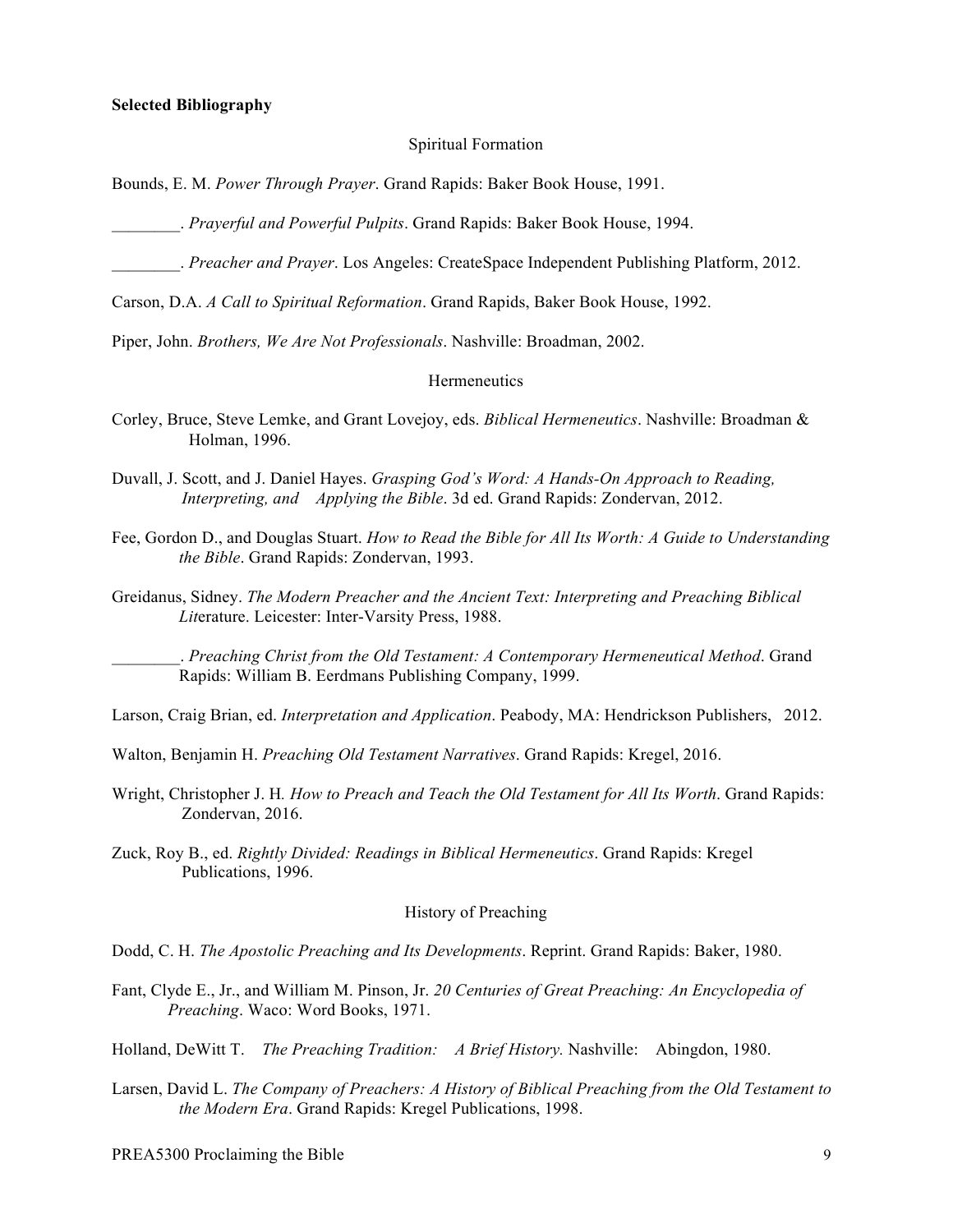Lischer, Richard, ed. The Company of Preachers: Wisdom on Preaching, Augustine to the Present. Grand Rapids: Echermans, 2002.

Turnbull, Ralph G. *A History of Preaching*, Vol. 3. Grand Rapids: Baker Book House, 1974.

Wiersbe, Warren W. *Listening to the Giants*. Grand Rapids: Baker, 1980.

Wilson, Paul Scott. *A Concise History of Preaching*. Abingdon, 1992.

Theology and Philosophy of Preaching

- Akin, Daniel L., David L. Allen, and Ned L. Mathews, eds. *Text-Driven Preaching*. Nashville: B & H Academic, 2002.
- Allen, David L., and Peter Lumpkins, eds. *Preach the Word! A Collection of Essays on Biblical Preaching in Honor of Jerry Vines*. Carrollton, GA: Free Church Press, 2013.

Allen, O. Wesley, Jr., ed. *The Renewed Homiletic*. Minneapolis: Fortress Press, 2010.

- Azurdia, Arturo G., III. *Spirit Empowered Preaching*. Glasgow, Scotland: Mentor, 1998.
- Barth, Karl. *Homiletics*. Translated by Geoffrey W. Bromiley and Donald E. Daniels. Louisville: Westminster/John Knox, 1991.
- Bartlett, Gene E. *The Audacity of Preaching*. New York: Harper & Row, 1962.
- Begg, Alistair. *Preaching for God's Glory*. Wheaton, IL: Crossway Books, 1999.
- Breidenbaugh, Joel. *Preaching for Bodybuilding: Integrating Doctrine and Expository Preaching in a Postmodern World*. Bloomington, IN: CrossBooks, 2010.
- Brooks, Phillips. *The Joy of Preaching*. Grand Rapids: Kregel Publications, 1989.
- Brown, Charles R. *The Art of Preaching*. New York: Macmillan Co., 1948.
- Brown, H. C., Jr. *A Quest for Reformation in Preaching*. Nashville: Broadman Press, 1968.
- Buttrick, David. *Homiletics: Moves and Structures*. Philadelphia: Fortress Press, 1987.
- Buttrick, George A. *Jesus Came Preaching*. New York: Scribner, 1931. Reprint, Grand Rapids: Baker Book House, 1970.
- Cahill, Dennis M. *The Shape of Preaching*. Grand Rapids: Baker Books, 2007.
- Campbell, Barry. *Toolbox for [Busy] Pastors*. Nashville: Convention Press, 1998.

Chapel, Bryan. *Christ-Centered Preaching*. 2d ed. Grand Rapids: Baker Books, 2005

\_\_\_\_\_\_\_\_. *Using Illustrations to Preach with Power*. Rev. ed. Wheaton, IL: Crossway Books, 2001.

Chromey, Rick*. Sermons Reimagined: Preaching to a Fluid Culture*. Loveland, CA: Group Publishing. 2015.

PREA5300 Proclaiming the Bible 10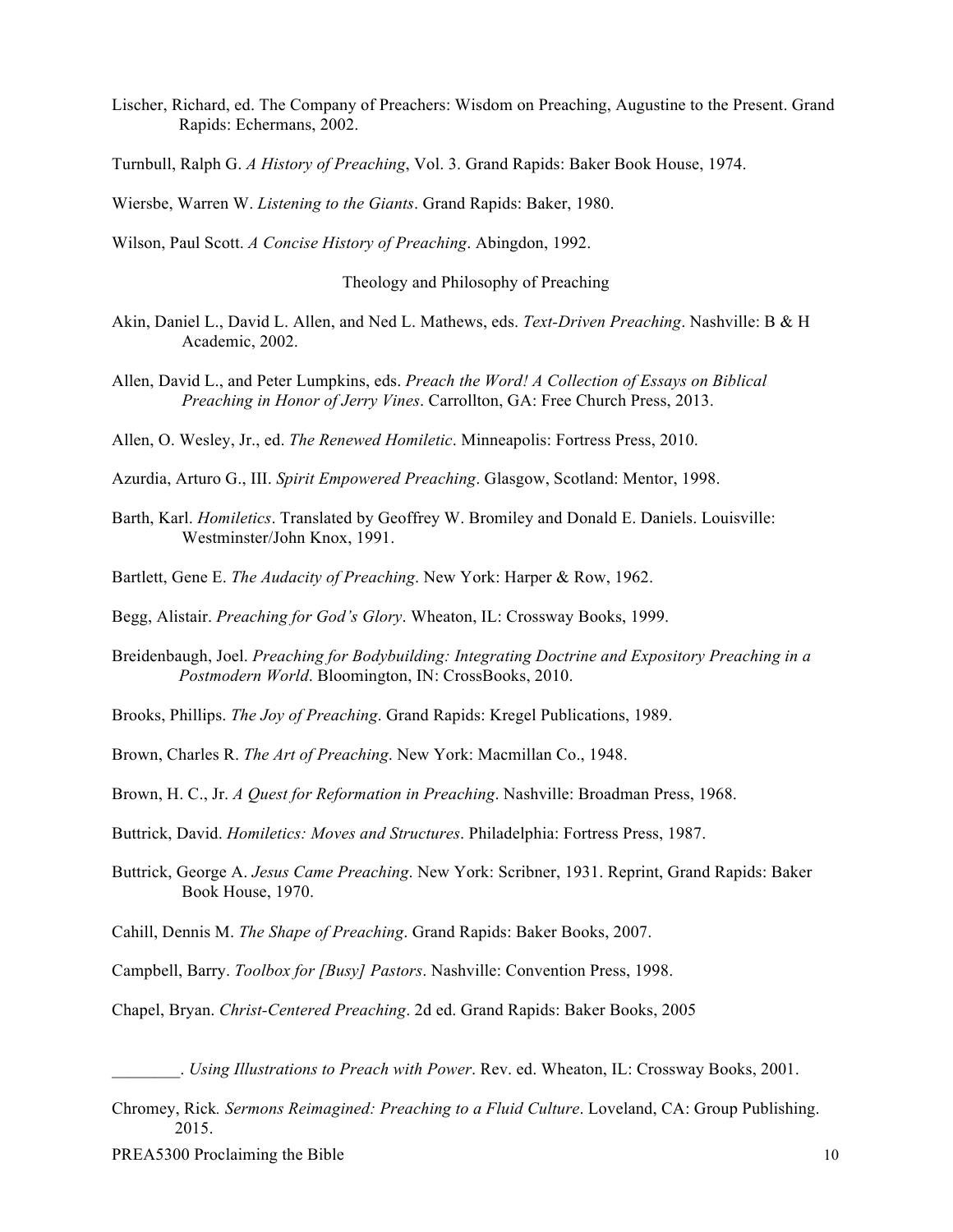Clowney, Edmund. *Preaching Christ in All of Scripture*. Wheaton, IL: Crossway, 2003.

- Cothen, Joe H. *Equipped for Good Work: A Guide for Pastors*. 3d ed. Edited by Jerry N. Barlow. Gretna, LA: Pelican, 2012.
- Cox, James W. *Preaching*. Eugene, OR: Wipf and Stock Publishers, 2002.
- Craddock, Fred B. *As One Without Authority: Essays on Inductive Preaching*. 1971. Reprint. Nashville: Abingdon, 1979.
- \_\_\_\_\_\_\_\_, Lee Sparks, and Katherine Hayes Sparks, eds. *Craddock on the Craft of Preaching*. Atlanta, GA: Chalice Press, 2011.
	- \_\_\_\_\_\_\_\_. *Preaching*. Nashville: Abingdon, 1985.
- Dever, Mark, J. Ligon Duncan III, R. Albert Mohler Jr., and C. J. Mahaney. *Proclaiming a Cross-Centered Theology,* Wheaton, IL: Crossway Books, 2007.
- Duduit, Michael, ed. *Handbook of Contemporary Preaching*. Nashville: Broadman, 1992.
- Duvall, J. Scott, and J. Daniel Hayes. *Grasping God's Word: A Hands-On Approach to Reading, Interpreting, and Applying the Bible*. 3d ed. Grand Rapids: Zondervan, 2012.
- Eswine, Zach. *Preaching to a Post-Everything World*. Grand Rapids: Baker Books, 2008.

Fant, Clyde E. *Preaching for Today*. New York: Harper & Row, 1975.

Farris, Stephen. *Preaching that Matters*. Louisville: Westminster John Knox Press, 1998.

- Gibson, Scott M., ed. *Making a Difference in Preaching: Haddon Robinson on Biblical Preaching*. Grand Rapids: Baker Books, 1999.
- Goldsworthy, Graeme. *Preaching the Whole Bible as Christian Scripture*. Grand Rapids: Eerdmans, 2000.
- Hamilton, Donald. *Preaching with Balance*. Scotland: Mentor, 2007.
- Harvey, John. *Anointed with the Spirit and Power*. Phillipsburg, NJ: P & R Publishing, 2008.
- Helm, David R. *Expositional Preaching: How We Speak God's Word Today*. Wheaton, IL: Crossway, 2014.
- Hughes, Robert G., and Robert Kysar. *Preaching Doctrine for the Twenty-First Century*. Minneapolis: Fortress Press, 1997.
- Hull, William. *Strategic Preaching: The Role of the Pulpit in Pastoral Leadership*. St. Louis, MO: Chalice Press, 2006.
- Johnson, Dennis E. *Him We Proclaim: Preaching Christ from All the Scriptures*. Phillipsburg, NJ: P & R Publishing, 2007.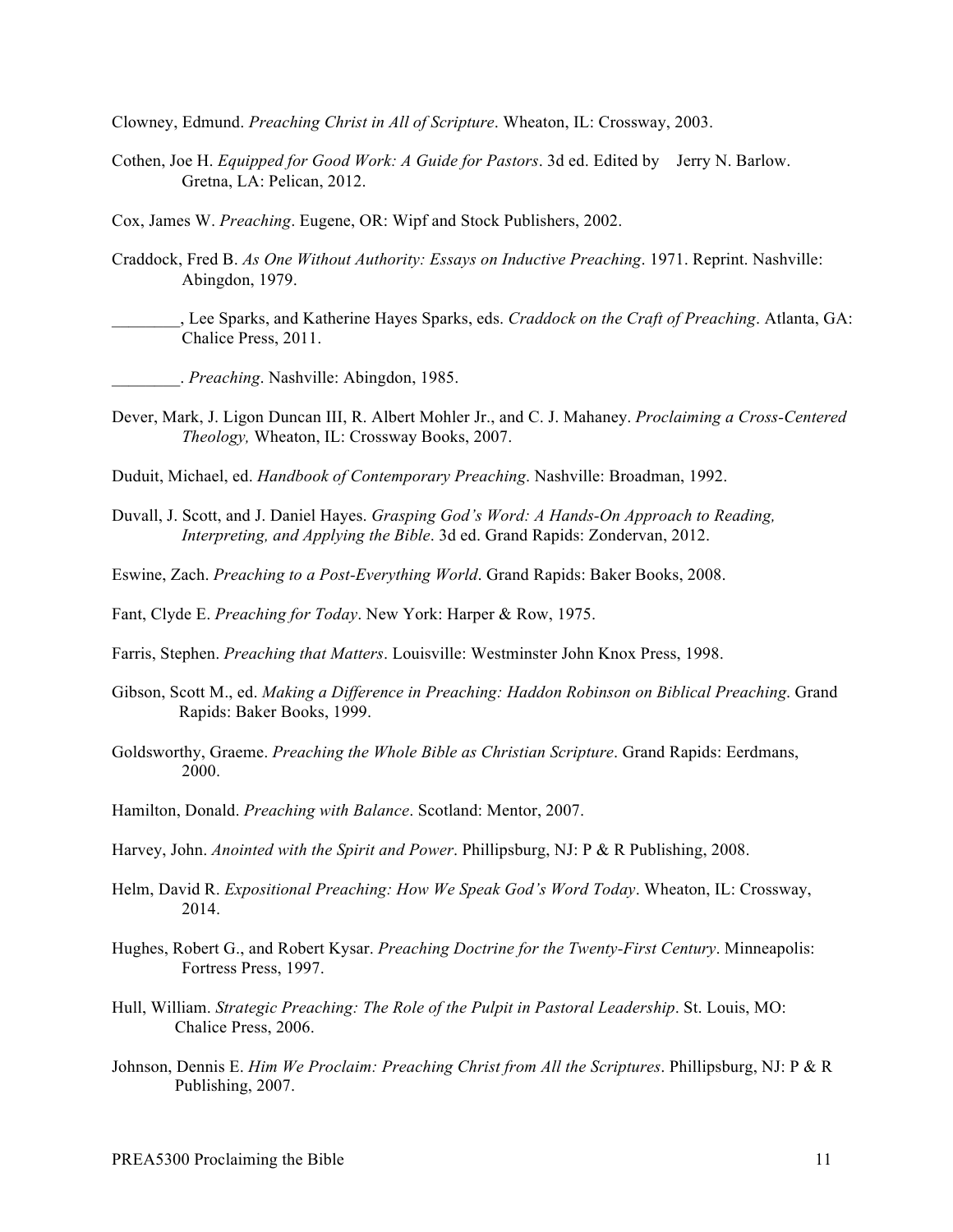- Johnston, Graham. *Preaching to a Postmodern World: A Guide to Reaching Twenty-First-Century Listeners.* Grand Rapids: Baker Books, 2001.
- Jowett, J. H. *The Preacher: His Life and Work*. New York: Doran, 1912. Reprinted. Grand Rapids: Baker, 1968.
- Kallas, J. Ellsworth. *Preaching in an Age of Distraction*. Downers Grove, IL: InterVarsity Press, 2014.
- Keller, Timothy. *Preaching: Communicating Faith in an Age of Skepticism*. New York: Viking, 2015.
- Kim, Julius K. *Preaching the Whole Counsel of God: Design and Deliver Gospel-Centered Sermons*. Grand Rapids: Zondervan, 2015.
- Knowles, Michael, ed. *The Folly of Preaching: Models and Methods*. Grand Rapids: Eerdmans, 2007.

Koessler, John, ed. *The Moody Handbook of Preaching*. Chicago: Moody, 2008.

Kuruvilla, Abraham. *A Vision for Preaching: Understanding the Heart of Pastoral Ministry*. Grand Rapids: Baker Academic, 2015.

Lason, Craig Brian, ed. *Inspirational Preaching*. Peabody, MA: Hendrickson Publishers, 2011.

*\_\_\_\_\_\_\_\_. Prophetic Preaching*. Peabody, MA: Hendrickson Publishers, 2011.

Litfin, Duane. *Paul's Theology of Preaching*. Rev. ed. Downers Grove, IL: IVP Academic, 2015.

Lloyd-Jones, Martyn. *Preaching and Preachers*. London: Hodder & Stoughton, 1971.

- Loscalzo, Craig A. *Apologetic Preaching: Proclaiming Christ to a Postmodern World*. Downers Grove, IL: IVP Academic, 2000.
- Lose, David J. *Preaching at the Crossroads: How the World--and Our Preaching--Is Changing*. Minneapolis: Fortress Press, 2013.
- Lybrand, Fred R. *Preaching on Your Feet: Connecting God and the Audience in the Preaching Moment*. Nashville: B & H Publishing Group, 2008.
- Marcel, Pierre Charles. *The Relevance of Preaching*. Translated by Rob Roy McGregor. Reprint. Grand Rapids: Baker, 1975.
- Mathews, Alice P. *Preaching that Speaks to Women*. Grand Rapids: Baker Academic, 2003.
- Miller, Calvin. *Spirit, Word, and Story: A Philosophy of Preaching*. Waco: Word, 1989.
- Miller, Donald G. *Fire in Thy Mouth*. New York: Abingdon, 1952.
- Meyer, Jason. *Preaching: A Biblical Theology*. Wheaton, IL: Crossway, 2013.
- Morgan, G. Campbell. *The Ministry of the Word*. Reprint. Grand Rapids: Baker, 1970.

Mounce, Robert. *The Essential Nature of New Testament Preaching*. Grand Rapids: Wm. B. Eerdmans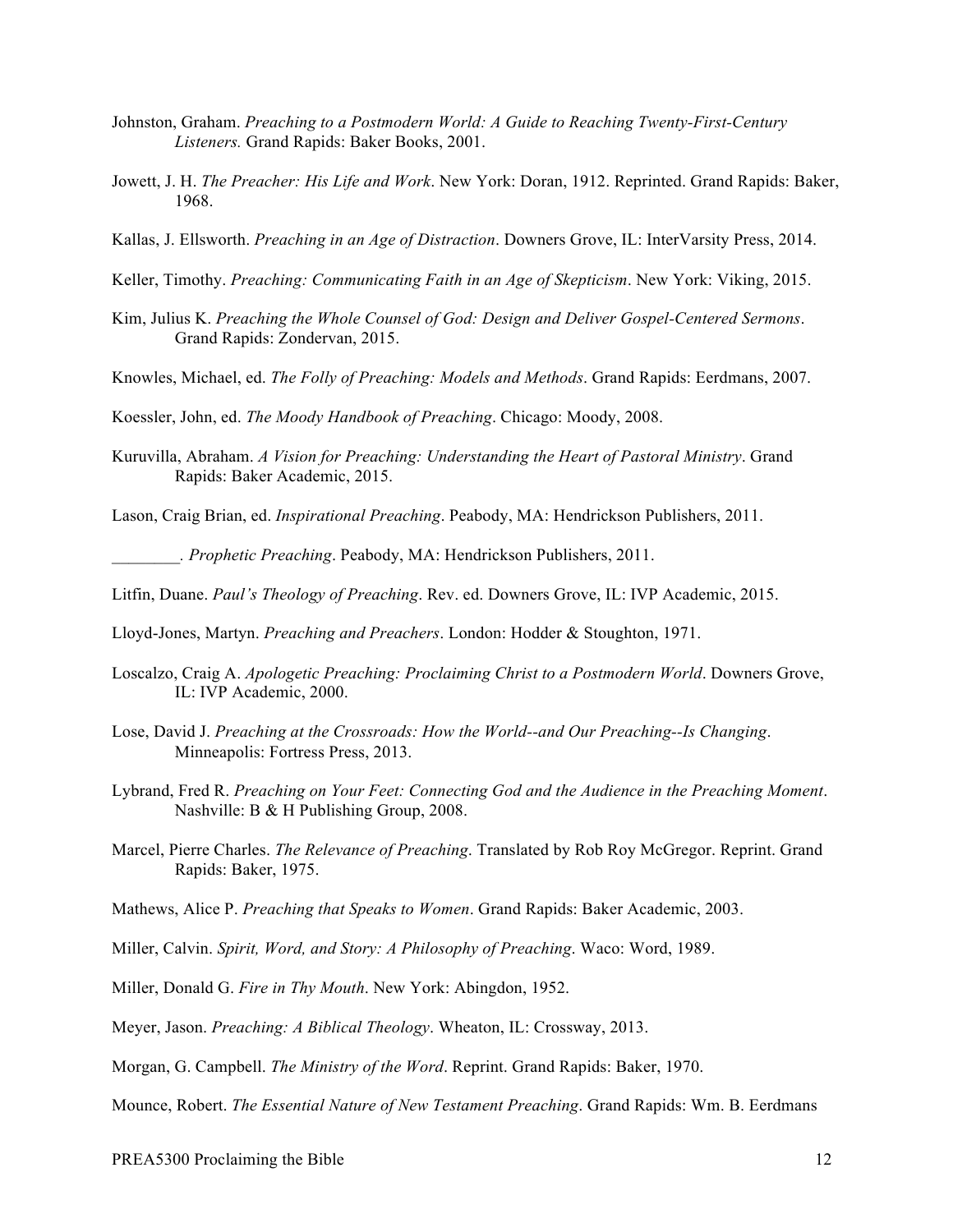Publishing Co., 1930.

Paul, Ian, and David Wenham. *Preaching the New Testament*. Downers Grove, IL: IVP Academic, 2013.

Piper, John. *The Supremacy of God in Preaching*. Nashville: Broadman, 1967.

- Quicke, Michael. *360 Degree Preaching: Hearing, Speaking, and Living the Word*. Grand Rapids: Baker, 2003.
- Read, David H. C. *Sent From God: The Enduring Mystery of Preaching*. Nashville: Abingdon, 1974.
- Reid, Robert Stephen. *The Four Voices of Preaching: Connecting Purpose and Identity Behind the Pulpit*. Grand Rapids: Brazos, 2006.
- Ryken, Leland, and Todd Wilson, eds. *Preach the Word--Essays on Expository Preaching: In Honor of R. Kent Hughes*. Wheaton, IL: Crossway, 2008.
- Scharf, Greg. *Prepared to Preach: God's Work & Ours in Proclaiming His Word*. Glasglow, Scotland: Bell & Bain, 2005.

\_\_\_\_\_\_\_\_. *Let the Earth Hear His Voice: Strategies for Overcoming Bottlenecks in Preaching God's Word*. Phillipsburg, NJ: P & R Publishing, 2015.

- Shaddix, Jim. *The Passion Driven Sermon*. Nashville: Broadman & Holman, 2003.
- Smith, Steven W. *Dying to Preach: Embracing the Cross in the Pulpit*. Grand Rapids: Kregel Publications, 2009.
- Spurgeon, Charles H. *Lectures to My Students*. Series 1-3. 1894. Reprint. Grand Rapids: Zondervan, 1955.
- Stewart, James S. *A Faith to Proclaim*. New York: Scribner's Co., 1953.
- Stott, John R. W. *Between Two Worlds: The Art of Preaching in the Twentieth Century*. Grand Rapids: Eerdmans, 1982.

\_\_\_\_\_\_\_\_. *The Preacher's Portrait*. Grand Rapids: Eerdmans, 1961.

Sweazey, George. *Preaching the Good News*. Englewood Cliffs, NJ: Prentice-Hall, Inc., 1976.

Sweet, Leonard. *Giving Blood: A Fresh Paradigm for Preaching*. Grand Rapids: Zondervan, 2014.

- Taylor, Gardner C. *How Shall They Preach?* Elgin: Progressive Baptist Publishing House, 1977.
- Thorn, Joe. *Note to Self: The Discipline of Preaching to Yourself*. Wheaton, IL: Crossway, 2011.
- Tucker, Austin B. *The Preacher as Storyteller: The Power of Narrative in the Pulpit*. Nashville: B & H Publishing Group, 2008.
- Wright, Christopher J. H. *How to Preach and Teach the Old Testament for All Its Worth*. Grand Rapids: Zondervan, 2016.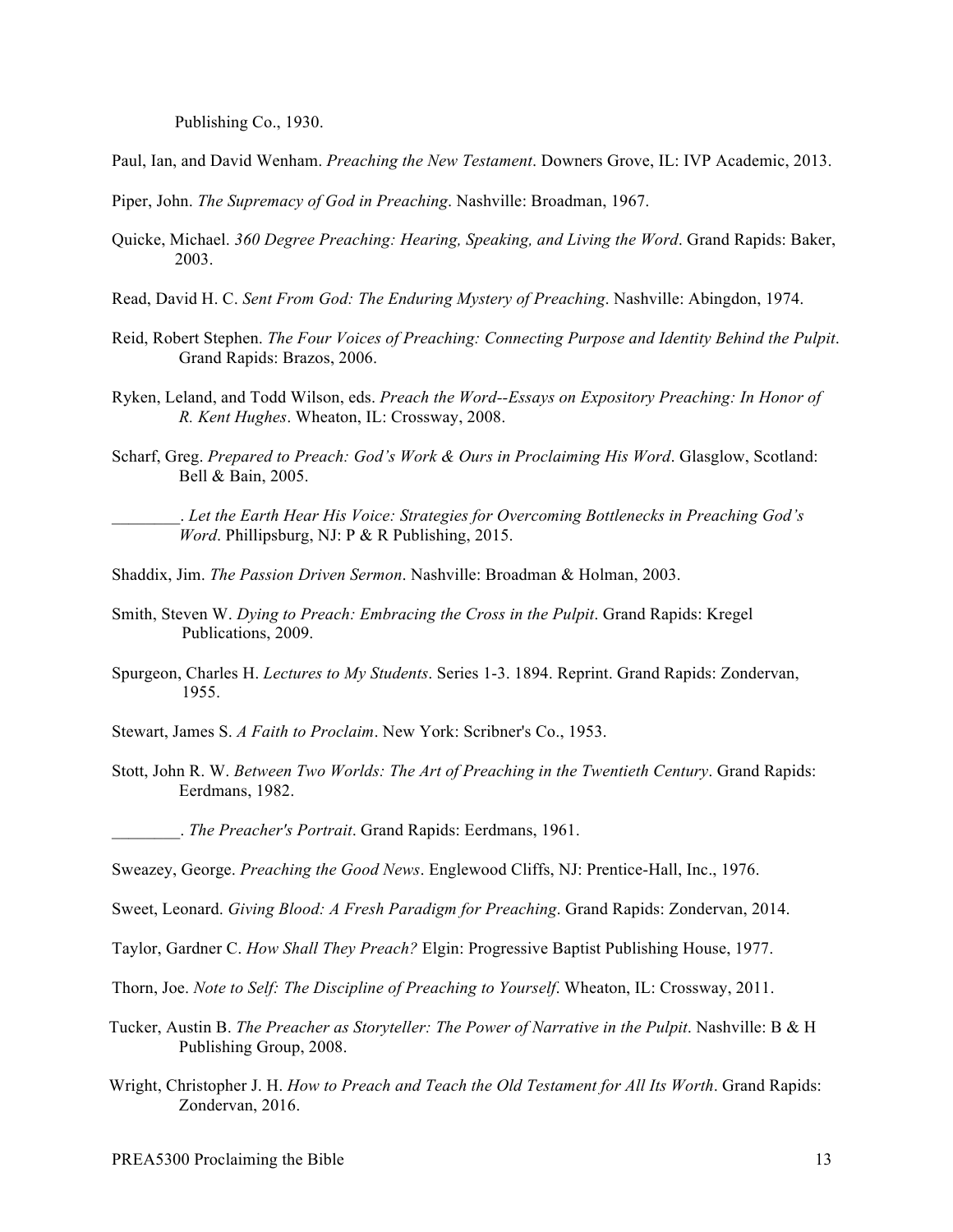#### Sermon Preparation

- Adams, Jay E. *Sermon Analysis: A Preacher's Personal Improvement Textbook and Workbook*. Denver: Accent, 1986.
- Akin, Daniel L., Bill Curtis and Stephen Rummage. *Engaging Exposition*. Nashville: B & H Academic, 2011.
- Anderson, Kenton. *Choosing to Preach: A Comprehensive Introduction to Sermon Outlines and Structures*. Grand Rapids: Zondervan, 2006.
- Arthurs, Jeffery D. *Devote Yourself to the Public Reading of Scripture*. Grand Rapids: Kregel Academic, 2012.
- Awbrey, Ben. *How Effective Sermons Begin*. Scotland: Mentor, 2008.

Baumann, J. Daniel. *An Introduction to Contemporary Preaching*. Grand Rapids: Baker, 1973.

- Blackwood, Andrew W. *The Preparation of Sermons*. New York: Abingdon-Cokesbury, 1948.
- Briscoe, Stuart. *Preach It!* Loveland, CO: Group Publishing, 2004.
- Broadus, John A. *On the Preparation and Delivery of Sermons*. 4th ed. Revised by Vernon L. Stanfield. San Francisco: Harper & Row, 1979.
- Brown, H. C., Jr., Gordon H. Clinard, Jesse J. Northcutt and Al Fasol. *Steps to the Sermon: An Eight-Step Plan for Preaching with Confidence.* 2d ed. Nashville: Broadman & Holman Publishers, 1996.
- Bryson, Harold T. *Expository Preaching: The Art of Preaching through a Book of the Bible*. Nashville: Broadman and Holman, 1995.
	- *\_\_\_\_\_\_\_\_*, and James E. Taylor. *Building Sermons to Meet People's Needs*. Nashville: Broadman, 1980.
- Carter, Terry G., J. Scott Duvall, and J. Daniel Hays. *Preaching God's Word: A Hands-On Approach to Preparing, Developing, and Delivering the Sermon*. Grand Rapids: Zondervan, 2005.
- Charles, H. B., Jr. *On Preaching: Personal & Pastoral Insights for the Preparation & Practice of Preaching*. Chicago: Moody Publishers, 2014.
- Chromey, Rick*. Sermons Reimagined: Preaching to a Fluid Culture*. Loveland, CA: Group Publishing. 2015.
- Cothen, Joe H. *The Pulpit Is Waiting: A Guide for Pastoral Preaching*. Gretna, LA: Pelican, 1998.
- Davis, H. Grady. *Design for Preaching*. Philadelphia: Muhlenberg, 1958.
- Edwards, J. Kent. *Deep Preaching: Creating Sermons that Go Beyond the Superficial.* Nashville: B & H Publishing Group, 2009.

Eslinger, Richard L. *A New Hearing: Living Options in Homiletic Method*. Nashville: Abingdon, 1987.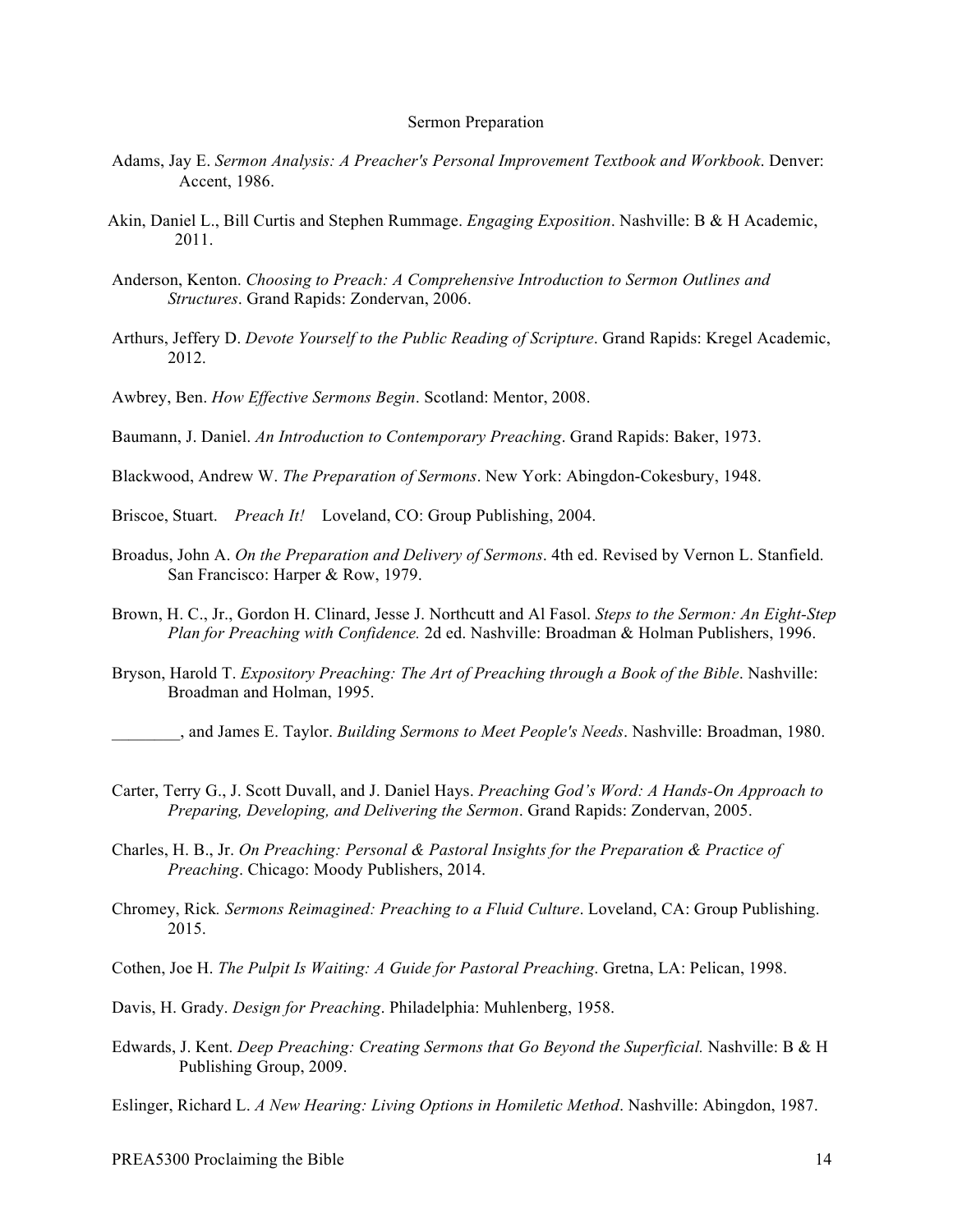- Fasol, Al. *Essentials for Biblical Preaching: An Introduction to Basic Sermon Preparation*. Grand Rapids: Baker, 1989.
- Faw, Chalmer. *A Guide to Biblical Preaching*. Nashville: Broadman, 1962.
- Gibson, Scott M. *Preaching Points: 55 Tips for Improving Your Pulpit Ministry*. Wooster, OH: Weaver Book Company, 2016.

\_\_\_\_\_\_\_\_. *Preaching with a Plan.* Grand Rapids: Baker Books, 2012.

Hall, E. Eugene, and James L. Heflin. *Proclaim the Word: The Bases of Preaching*. Nashville: Broadman, 1985.

Hamilton, Donald L. *Homiletical Handbook*. Nashville: Broadman, 1992.

Heisler, Greg. *Spirit-Led Preaching: The Holy Spirit's Role in Sermon Preparation and Delivery.*  Nashville: B & H Academic, 2007.

Jones, Ilion T. *Principles and Practice of Preaching*. Nashville: Abingdon, 1956.

Killinger, John. *Fundamentals of Preaching*. Philadelphia: Fortress, 1985.

Kim, Julius K. *Preaching the Whole Counsel of God: Design and Deliver Gospel-Centered Sermons*. Grand Rapids: Zondervan, 2015.

Larsen, David L. *The Anatomy of Preaching*. Grand Rapids: Baker Book House, 1989.

\_\_\_\_\_\_\_\_. *Telling the Old, Old Story: The Art of Narrative Preaching*. Wheaton, IL: Crossway Books, 1995.

Larson, Craig Brian, ed. *Sermon Preparation*. Peabody, MA: Hendrickson Publishers, 2012.

Lenski, R. C. H. *The Sermon: Its Homiletical Construction*. Reprint ed. Grand Rapids: Baker, 1968.

Lowry, Eugene. *The Homiletical Plot: The Sermon as a Narrative Art Form*. Atlanta: John Knox, 1980.

Luccock, Halford E. *In The Minister's Workshop*. Nashville: Abingdon-Cokesbury, 1944.

MacCartney, Clarence E. *Preaching Without Notes*. New York: Abingdon, 1946.

MacPherson, Ian. *The Art of Illustrating Sermons*. New York: Abingdon, 1964.

Massey, James Earl. *Designing the Sermon: Order and Movement in Preaching*. Nashville: Abingdon, 1980.

MacArthur, John, Jr., ed. *Preaching: How to Preach Biblically.* Nashville: Thomas Nelson, 2005.

\_\_\_\_\_\_\_\_, ed. *Rediscovering Expository Preaching: Balancing the Science and Art of Biblical Exposition*. Dallas: Word, 1992.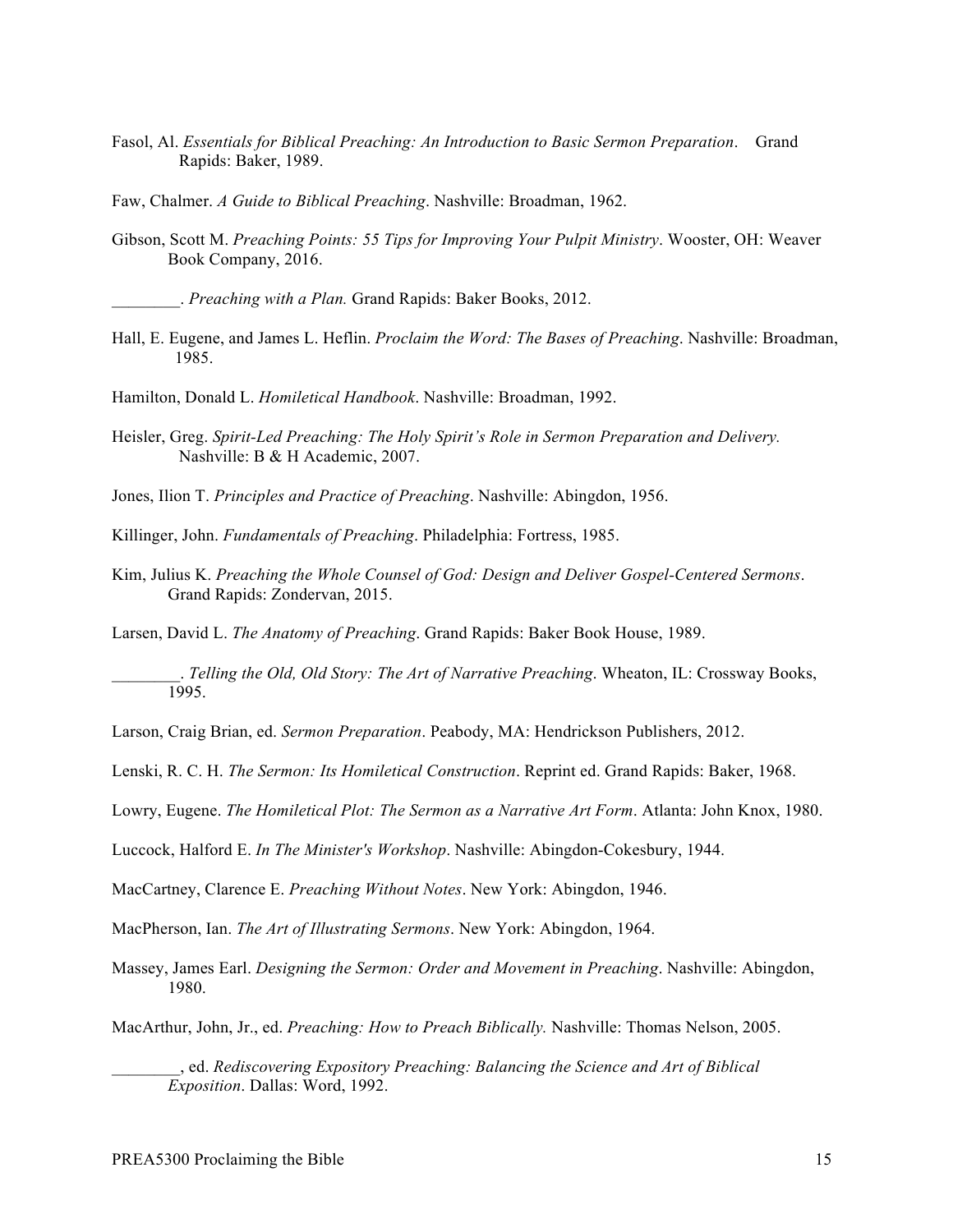- McDill, Wayne V. *The Twelve Essential Skills for Great Preaching*. 2d ed. Nashville: B and H Publishing Group, 2006.
- Merida, Tony. *Faithful Preaching: Declaring Scripture with Responsibility, Passion, and Authenticity.*  Nashville: B & H, 2009.

Meyer, F. B. *Expository Preaching: Plans and Methods*. Reprint. Grand Rapids: Baker, 1974.

Miller, Donald. *The Way to Biblical Preaching*. New York: Abingdon, 1957.

Miller, Calvin. *Marketplace Preaching*. Grand Rapids: Baker Books, 1995.

\_\_\_\_\_\_\_\_. *Preaching: The Art of Narrative Exposition*. Grand Rapids: Baker Books, 2006.

\_\_\_\_\_\_\_\_. *The Sermon Maker*. Grand Rapids: Zondervan, 2002.

Olford, Stephen F., and David L. Olford. *Anointed Expository Preaching*. Nashville: Broadman & Holman, 1998.

Pattison, T. H. *The Making of the Sermon*. Philadelphia: American Baptist Publication Society, 1960.

Pearce, J. Winston. *Planning Your Preaching*. Nashville: Broadman, 1967.

Pelton, Randal E. *Preaching with Accuracy: Finding Christ-Centered Big Ideas for Biblical Preaching*. Grand Rapids: Kregel Ministry, 2014.

Perry, Lloyd. *Biblical Preaching for Today's World*. Chicago: Moody, 1973.

Pitt-Watson, Ian. *A Primer for Preachers*. Grand Rapids: Baker, 1986.

- Richard, Ramesh. *Preparing Expository Sermons: A Seven-Step Method for Biblical Preachin*g. Rev. ed. Grand Rapids: Baker, 2001.
- Robinson, Haddon W. *Biblical Preaching: The Development and Delivery of Expository Messages*. 3d ed. Grand Rapids: Baker Academic, 2014.

\_\_\_\_\_\_\_\_, and Craig Brian Larson, eds. *The Art and Craft of Biblical Preaching*. Grand Rapids: Zondervan, 2005.

\_\_\_\_\_\_\_\_, and Torrey W. Robinson. *It's All in How You Tell It*. Grand Rapids: Baker Books, 2003.

Rummage, Stephen Nelson. *Planning Your Preaching*. Grand Rapids: Kregel, 2002.

Stanley, Andy, and Lane Jones. *Communicating for a Change*. Sisters, OR: Multnomah Publishers, Inc., 2006.

Stevenson, Dwight E. *In the Biblical Preacher's Workshop*. Nashville: Abingdon, 1967.

Sunukjian, Donald R. *Invitation to Biblical Preaching: Proclaiming Truth with Clarity and Relevance*. Grand Rapids: Kregel Publications, 2007.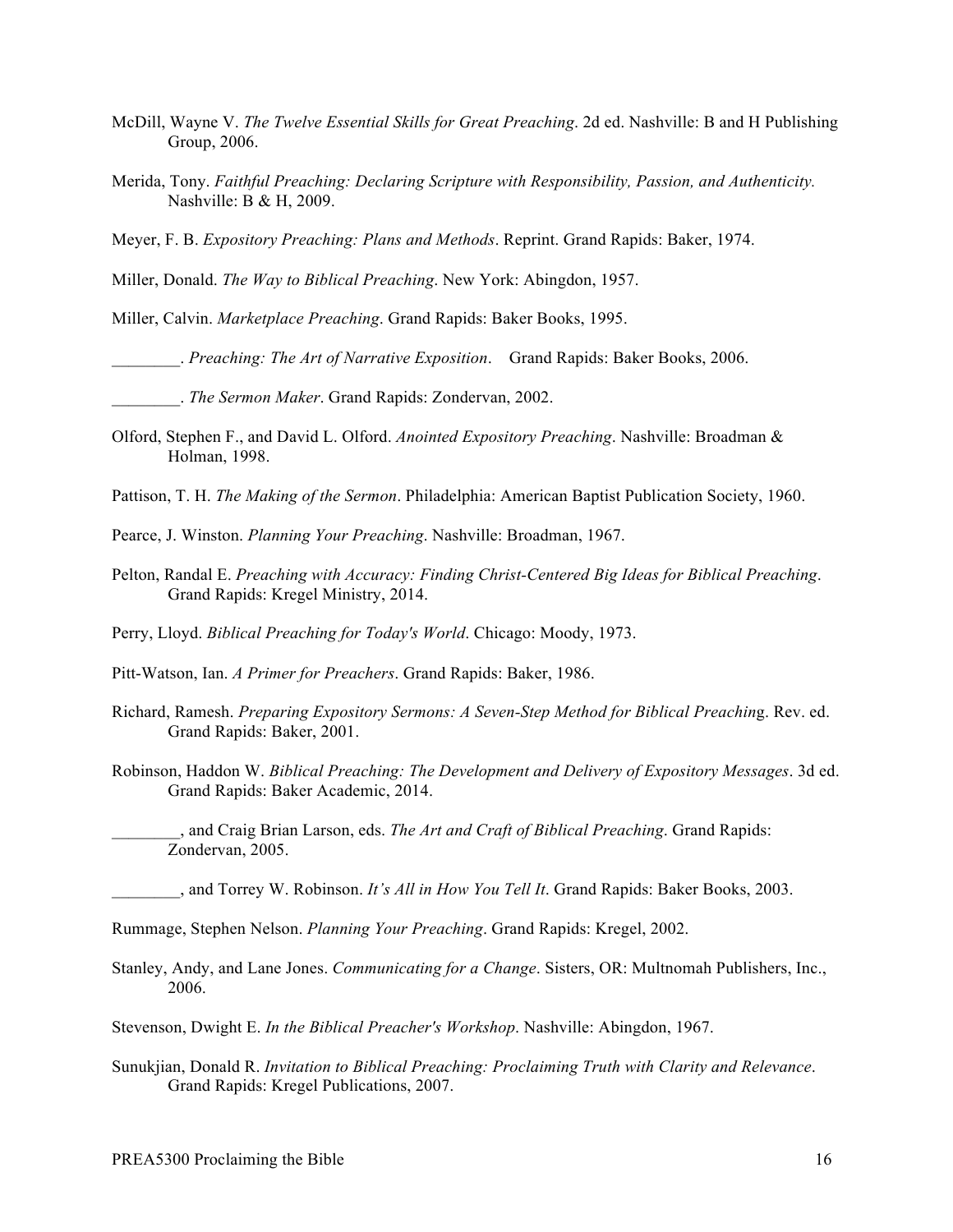Thompson, William. *Preaching Biblically*. New York: Abingdon, 1981.

- Vines, Jerry, and Jim Shaddix. *Power in the Pulpit: How to Prepare and Deliver Expository Sermons*. Chicago: Moody, 1999.
- Wardlaw, Don M., ed. *Preaching Biblically: Creating Sermons in the Shape of Scripture*. Philadelphia: Westminster, 1983.
- Wiersbe, Warren W. *The Dynamics of Preaching*. Grand Rapids: Baker Books, 1999.
- Willhite, Keith, and Scott M. Gibson, eds. *The Big Idea of Biblical Preaching*. Grand Rapids: Baker Book House, 1998.
- York, Hershael W., and Bert Decker. *Preaching with Bold Assurance*. Nashville: Broadman and Holman, 2003.

### Contextualization

Abby, Merrill R. *Preaching to the Contemporary Mind: Interpreting the Gospel Today*. New York: Abingdon, 1963.

\_\_\_\_\_\_\_\_. *Communication in Pulpit and Parish*. Philadelphia: Westminster, 1980.

Alcantara, Jared E. *Crossover Preaching: Intercultural-Improvisational Homiletics in Conversation with Gardner C. Taylor*. Downers Grove, IL: IVP Academic, 2015.

Anderson, Leith. *Dying for Change*. Minneapolis: Bethany House, 1990.

Barry, James C., comp. *Preaching in Today's World*. Nashville: Broadman, 1984.

- Duiduit, Michael. *Preaching with Power: Dynamic Insights from Twenty Top Pastors.* Grand Rapids: Baker Books, 2006.
- Erickson, Millard J., and James L. Heflin. *Old Wine in New Wineskins: Doctrinal Preaching in a Changing World*. Grand Rapids: Baker Book House, 1997.
- Ezell, Rick. *Hitting a Moving Target*. Grand Rapids: Kregel, 1999.

Fabarez, Michael. *Preaching That Changes Lives*. Nashville: Thomas Nelson, 2002.

- Forsyth, P. T. *Positive Preaching and the Modern Mind*. New York: Hodder & Stoughton, 1907.
- Garrison, Webb B. *The Preacher and His Audience*. Westwood, NJ: Revell, 1954.
- Gibson, Scott M., ed. *Preaching to a Shifting Culture: 12 Perspectives on Communicating That Connects*. Grand Rapids: Baker, 2004.
- Nieman, James R. *Knowing the Context: Frames, Tools, and Signs for Preaching*. Minneapolis: Fortress Press, 2008.
- Keller, Timothy. *Loving the City: Doing Balanced, Gospel-Centered Ministry in Your City*. Grand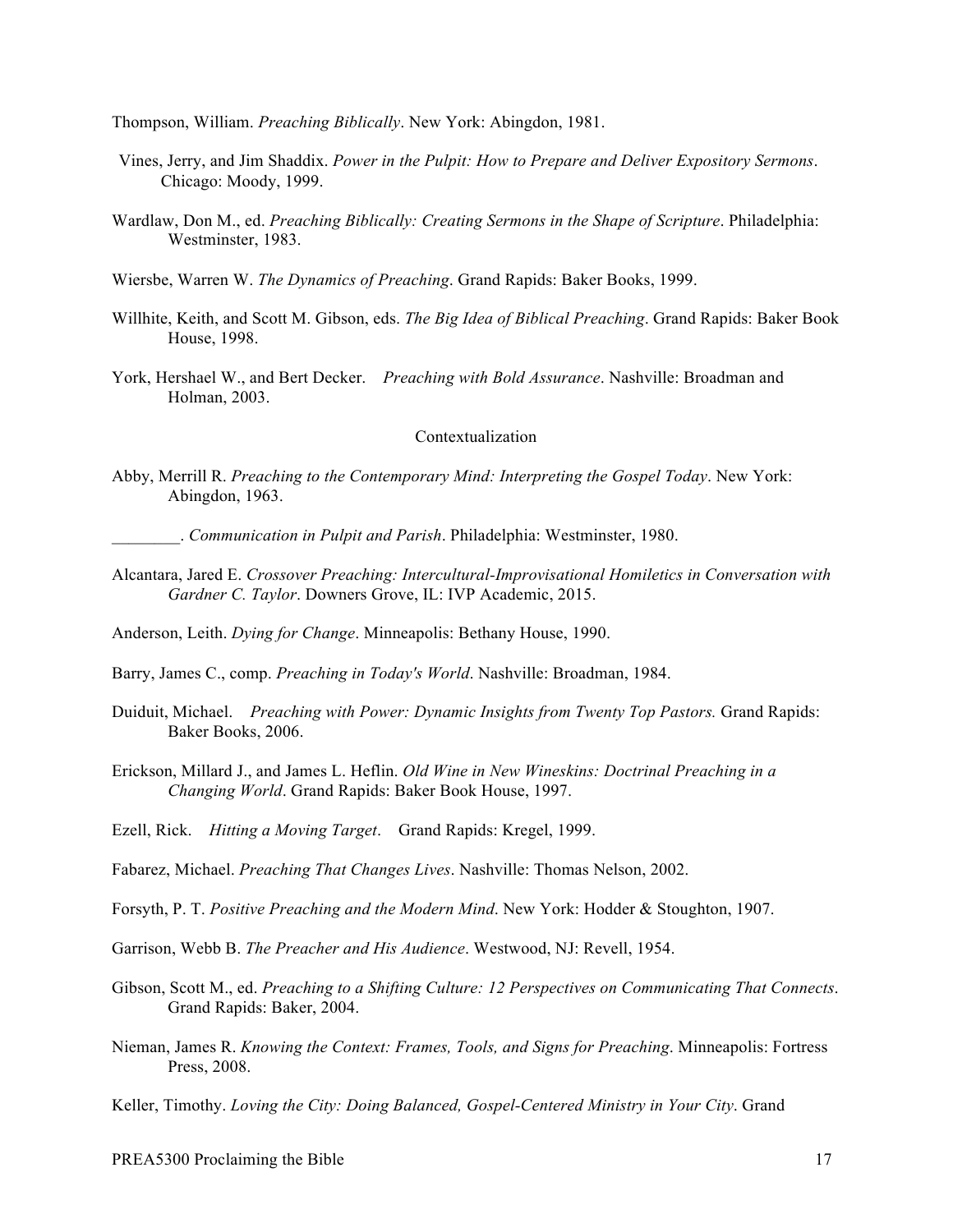Rapids: Zondervan, 2016.

Van Harn, Roger E. *Preacher, Can You Hear Us Listening?* Grand Rapids: Eerdmans, 2005. Creativity and Innovation

Achtemeier, Elizabeth R. *Creative Preaching: Finding the Right Words*. Nashville: Abingdon, 1980.

- Barker, Joel Arthur. *Future Edge: Discovering the New Paradigms of Success*. New York: William Morrow and Company, 1992.
- Blackwood, Rick. *The Power of Multi-Sensory Preaching and Teaching*. Grand Rapids: Zondervan, 2008.
- Briscoe, D. Stuart. *Fresh Air in the Pulpit.* Grand Rapids: Baker Books and Inter-Varsity Press, 1994.
- Freeman, Harold. *Variety in Biblical Preaching: Innovative Techniques and Fresh Forms*. Waco: Word, 1987.
- Galli, Mark, and Craig B. Larson. *Preaching that Connects: Using the Techniques of Journalists to Add Impact to Your Sermons*. Grand Rapids: Zondervan Publishing House, 1994.
- Garrison, Webb B. *Creative Imagination in Preaching*. New York: Abingdon, 1960.
- Salter, Darius L. *Preaching as Art: Biblical Storytelling for a Media Generation*. Kansas City: Beacon Hill Press, 2008.
- Whitesell, Faris D., and Lloyd M. Perry. *Variety in Your Preaching*. Westwood, NJ: Revell, 1954.
- Wiersbe, Warren. *Preaching and Teaching with Imagination: The Quest for a Biblical Ministry*. Wheaton, IL: Victor Books, 1994.

#### The Invitation

- Bennet, David. *The Altar Call: Its Origins and Present Usage*. Lanham, MD: University Press of America, 2000.
- Fish, Roy. *Giving a Good Invitation*. Nashville: Broadman, 1974.
- Hawkins, O. S. *Drawing the Net*. Nashville: Broadman Press, 1993.
- Kendall, R. T. *Stand Up and Be Counted*. Grand Rapids: Zondervan Publishing House, 1984.
- Martin, O. Dean. *Invite: Preaching for Response*. Nashville: Discipleship Resources, 1987.
- Perry, Lloyd M., and John R. Strubhar. *Evangelistic Preaching: A Step-by-Step Guide to Pulpit Evangelism*. Chicago: Moody, 1979.
- Shivers, Frank. *The Evangelistic Invitation 101: 150 Helps in Giving the Evangelistic Invitation*. Sumter, SC: Hill Publishing, 2004
- Streett, R. Alan. *The Effective Invitation*. Reprint ed. Grand Rapids: Kregel Publications, 2d ed. Kregel, 2004.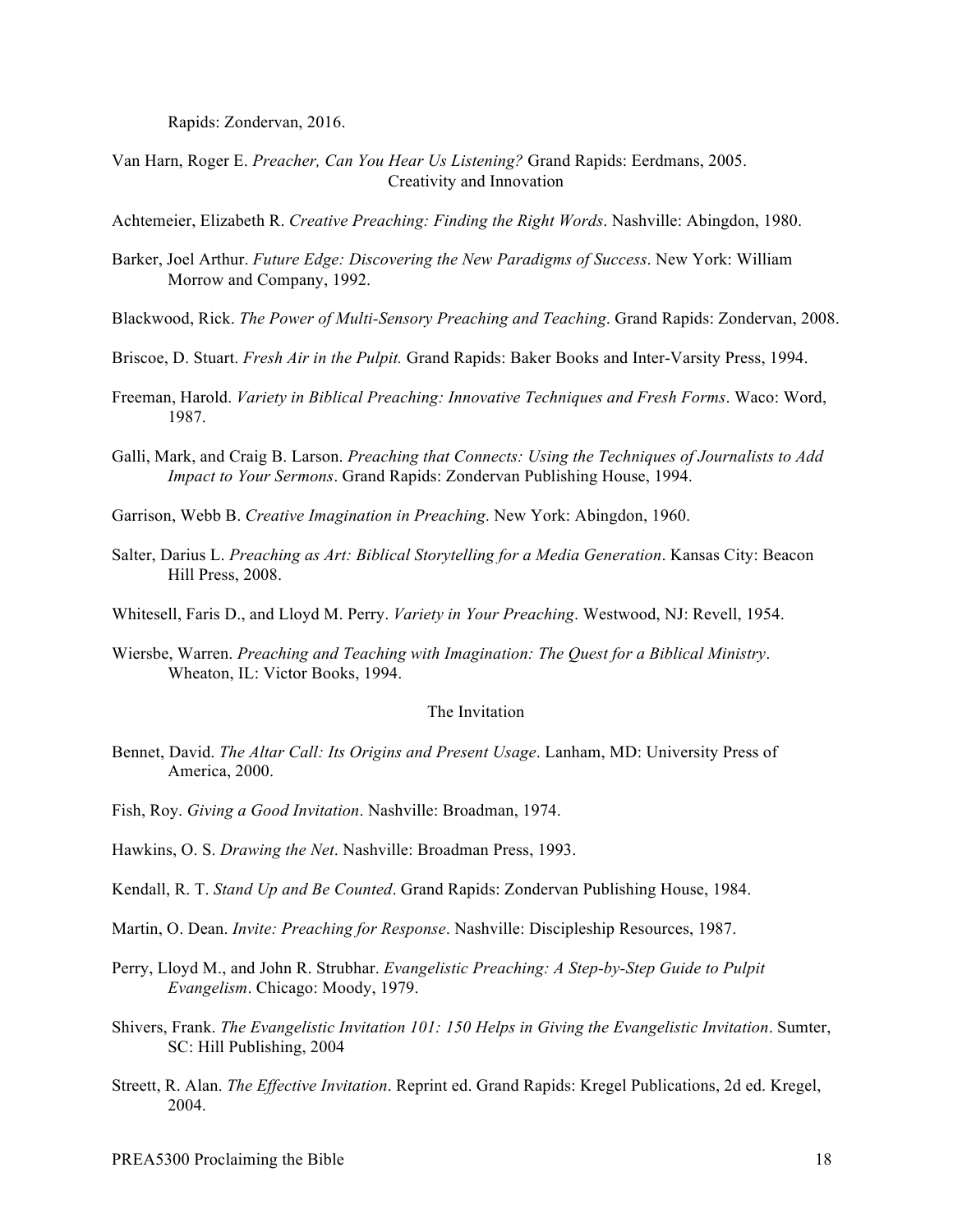Whitesell, F. D. *65 Ways to Give Evangelistic Invitations*. Grand Rapids: Kregel Publications, 1984.

#### Speech Communication

Blackwood, Rick. *The Power of Multi-Sensory Preaching and Teaching*. Grand Rapids: Zondervan, 2008.

- Cox, Richard H. *Rewiring Your Preaching: How the Brain Processes Sermons*. Downers Grove, IL: IVP Books, 2012.
- Duduit, Michael, ed. *Communicate with Power: Insights from America's Top Communicators*. Nashville: Broadman Press, 1996.
- Flesch, Rudolf. *The Art of Readable Writing*. Rev. ed. New York: Macmillan, 1986.
- Kelley, Rhonda Harrington, and Monica Rose Brennan. *Talking Is a Gift: Communication Skills for Women*. Nashville: B & H Publishing Group, 2014.
- Henderson, David W. *Culture Shift: Communicating God's Truth to Our Changing World*. Grand Rapids: Baker Book House, 1998.
- Lybrand, Fred. *Preaching on Your Feet: Connecting God and the Audience in the Preachable Moment*. Nashville: Broadman & Holman, 2008.

Miller, Calvin. *The Empowered Communicator*. Nashville: Broadman and Holman Publishers, 1994.

### Style and Delivery

- Fasol, Al. *A Complete Guide to Sermon Delivery*. Nashville: Broadman & Holman, 1996.
- Kooienga, William H. *Elements of Style for Preaching*. Grand Rapids: Zondervan Publishing House, 1989.
- McDill, Wayne V. *The Moment of Truth: A Guide to Sermon Delivery.* Nashville: Broadman & Holman Publishers, 1999.
- Stevenson, Dwight, and Charles Diehl. *Reaching People from the Pulpit: A Guide to Effective Sermon Delivery*. Grand Rapids: Baker Book House, 1958.
- Strunk, William, and E. B. White. *The Elements of Style*. 3d ed. New York: Macmillan Co., 1979.
- Turner, Timothy A. *Preaching to a Programmed People: Effective Communication in a Media-Saturated Society*. Grand Rapids: Kregel, 1995.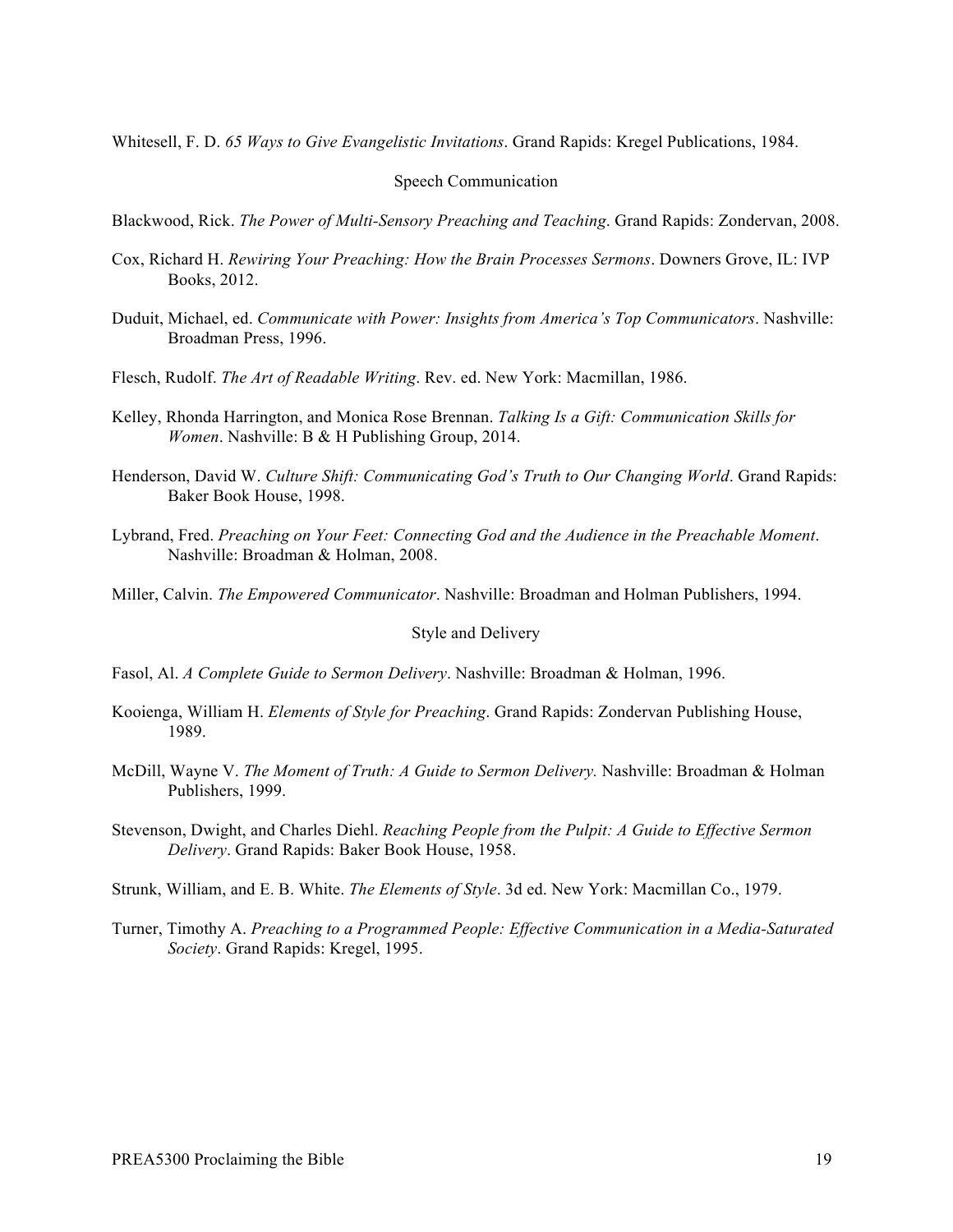### **GRADING RUBRIC FOR THE EMBEDDED ASSIGNMENT**

Section 1: Personal Observations of the Text

- 0 1 2 3 4 Paraphrase demonstrates familiarity with multiple English translations
- 0 1 2 3 4 Apparent CIT expressed concisely in  $3<sup>rd</sup>$  person and past tense
- 0 1 2 3 4 Apparent emphases reflect macro context of the Bible book
- 0 1 2 3 4 Initial questions demonstrate curiosity and are numerous and appropriate

### Section 2: Critical Study of the Passage

- 0 1 2 3 4 Background of the book discusses options for authorship, date, place, historical/cultural content, recipients, genre, purpose, theological framework, and relation of passage to context
- 0 1 2 3 4 Analysis of major issues reflects internal/external evidence and primary/secondary sources
- 0 1 2 3 4 Personal positions are supported by evidence, analysis, and/or critical thinking
- 0 1 2 3 4 Content reflects at least 4 critical background commentaries
- 0 1 2 3 4 Factual outline is three-levels deep, tied directly to the passage, indicates chapter and verses, and reflects literary context of the text
- 0 1 2 3 4 Exegesis examines individual verses by major clauses, phrases, and/or words
- 0 1 2 3 4 Exegetical outline reflects syntactical/grammatical/linguistic analysis, significance of ideas in context, and is directly related to the factual outline and author's intended purpose

### Section 3: Resulting Interpretation of the Passage

- 0 1 2 3 4 Final paraphrase reflects exegetical and critical analysis of previous section
- 0 1 2 3 4 Final CIT expressed concisely in  $3<sup>rd</sup>$  person and past tense, and is accurate to the passage
- 0 1 2 3 4 Final major emphases are related directly to the passage
- 0 1 2 3 4 Answers to the initial questions are related directly to the passage and/or acknowledged as not answered by this particular passage
- 0 1 2 3 4 Hermeneutical principles listed are appropriate for this passage
- 0 1 2 3 4 Hermeneutical principles are tied to references to specific texts
- 0 1 2 3 4 Message implications, sermon themes, and possible applications are appropriate
- 0 1 2 3 4 Message implications, sermon themes, and possible applications reflect use of devotional and pastoral commentaries

### Selected Bibliography

- 0 1 2 3 4 Includes at least 4 critical commentaries
- 0 1 2 3 4 Includes at least 3 homiletical commentaries
- 0 1 2 3 4 Includes at least 1 devotional commentary, 1 Testament survey, 1 Bible dictionary, and 1 systematic theology
- 0 1 2 3 4 Includes at least 1 online source
- 0 1 2 3 4 Includes at least 1 Bible encyclopedia
- 0 1 2 3 4 Includes at least 3 word study/language tools

## **Grading Scale Criteria**

- 4 -- Exceptional quality, demonstrating superior workmanship and scholarship in exegesis of the passage; demonstrates specific, accurate and relevant use of class textbook and course concepts; reflects thoughtful consideration and addresses specific issues appropriately, constructively, and relevantly; follows syllabus instructions and format of the example; work submitted on time
- 3 -- Better quality than the class average; demonstrates that every detail of the assignment has been given careful attention; follows syllabus instructions and format of the example; work submitted on time
- 2 -- Met the requirements satisfactorily; demonstrates a quality at least comparable to the class average; follows syllabus instructions and format of the example; work submitted on time
- 1 -- Low passing; below the quality of the class average; student is not prepared for advanced work

0 -- Unsatisfactory work; reflects little or no use of specific references to class textbook and course lectures; resources are too few, or only devotional and general in nature.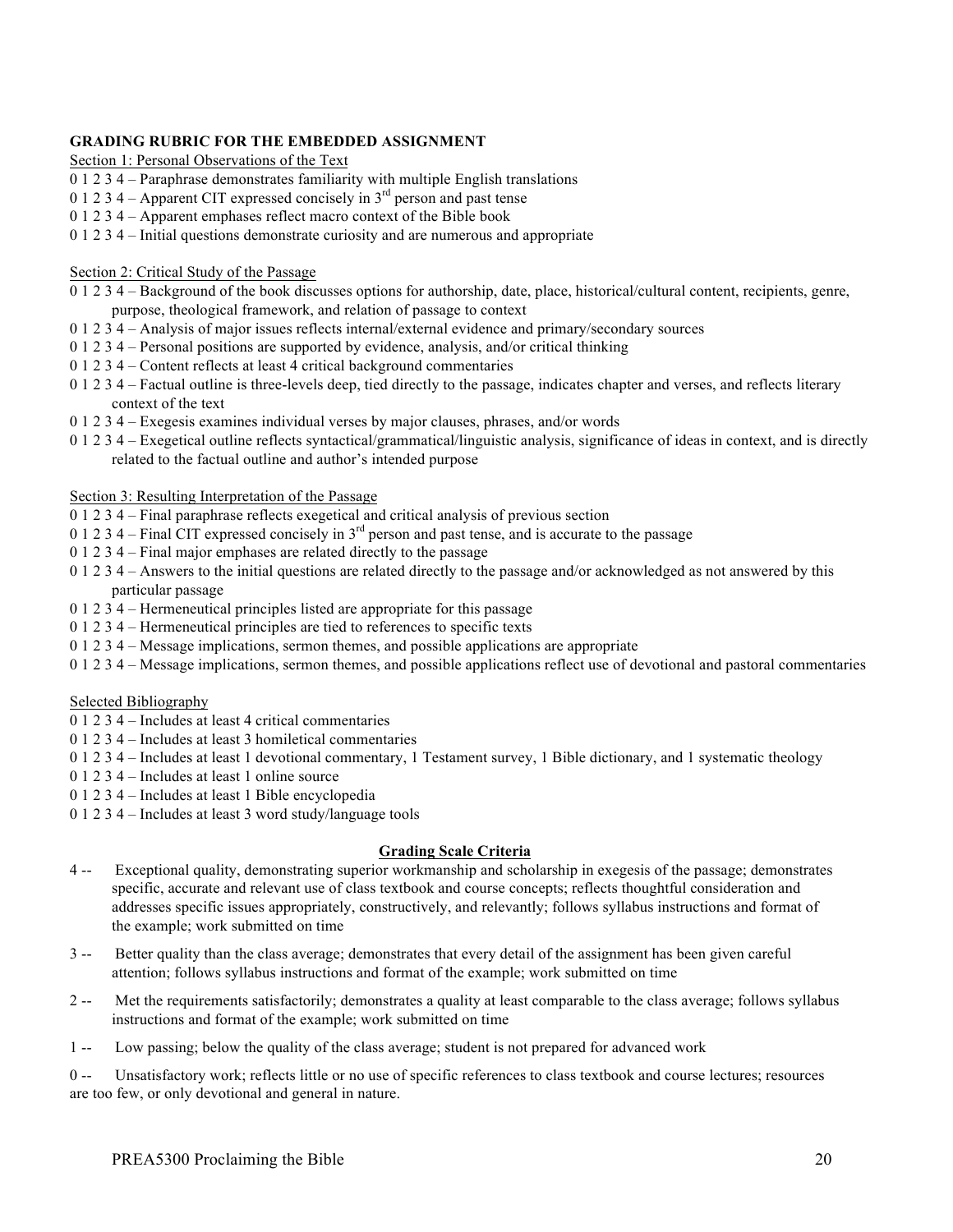## **SERMON BRIEF**

## Rhetorical Sermon Outline

Name: Assignment: Date Due:

## A. **Foundational Elements**

1. Sermon Title (in quotation marks; headline capitalization style):

2. Text:

3. Subject (in one or two words--or as a short phrase):

4. ETS (Essence of the Text in a Sentence–also called the CIT, Central Idea of the Text; state in the past tense):

5. ESS (Essence of the Sermon in a Sentence--also called the Proposition; do not state in the past tense): 6. OSS (Objective of the Sermon in a Sentence--state in terms of what hearers will **do** as a result of this sermon): Hearers will....

## B. **Formal Elements**

Introduction (Note: the number of key summary sentences may vary in the Introduction outline below.) 1.

2.

3.

Body (Note: the number of main points and key sub-points may vary in the Body outline below.)

I. 1. 2. II. 1. 2. III. 1. 2.

Conclusion (Note: the number of key summary sentences may vary in the Conclusion outline below.) 1.

2.

3.

## C. **Notes**

1. The number of points may **vary** within the formal elements from the numbers shown above.

2. All **main points** (i.e., I, II, etc.) in the sermon body outline **must** be referenced to the text (e.g., I. The Motive of Salvation, John 3:16a; II. The Means of Salvation, John 3:16b).

3. Write all sermon body **main** points in **headline** capitalization style (e.g., I. The Motive of Salvation). Write all lesser points under the main points in sentence capitalization style (e.g., 1. The love of God for the world).